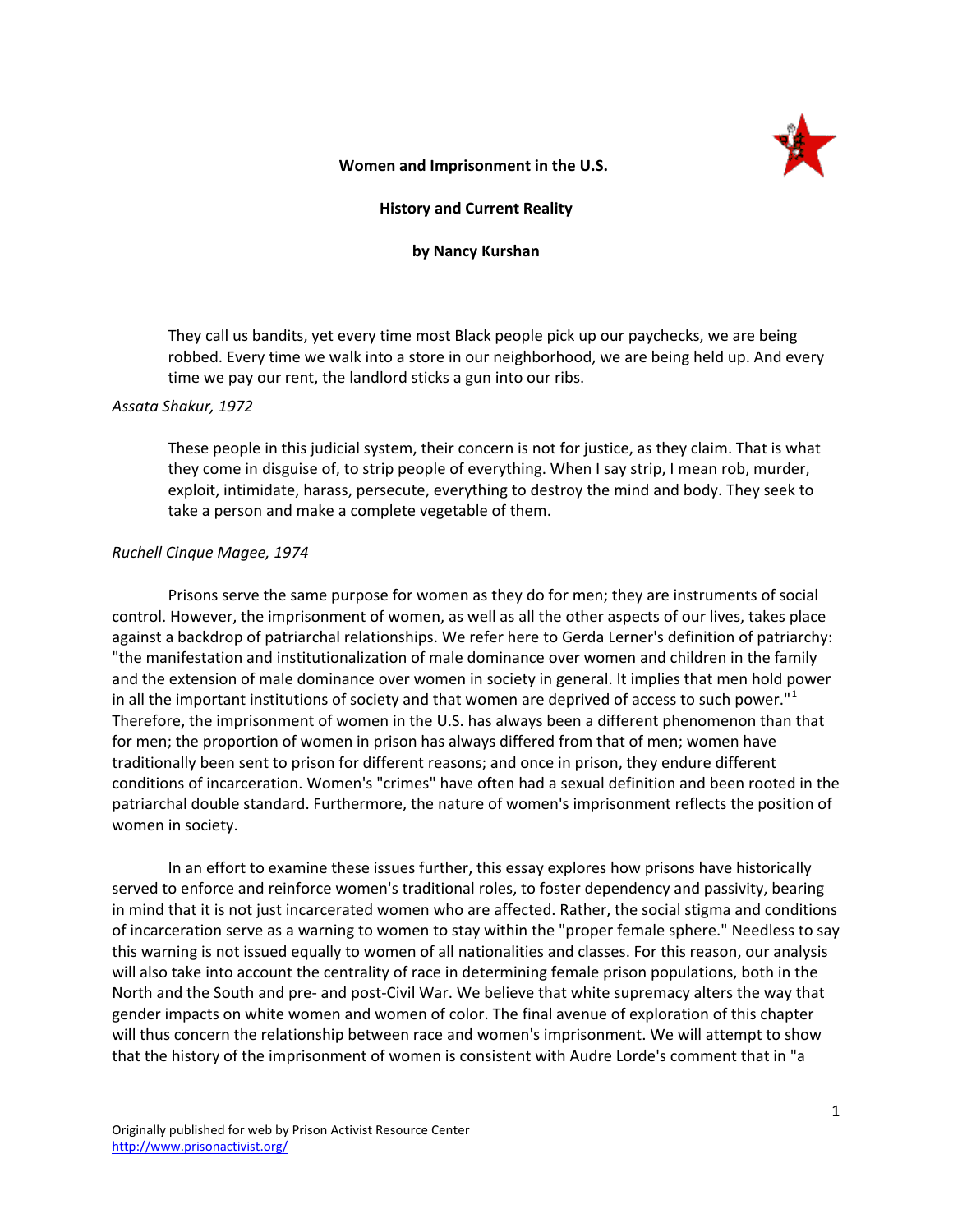patriarchal power system where white skin privilege is a major prop, the entrapments used to neutralize Black women and white women are not the same."<sup>[2](#page-15-1)</sup>

As long as there has been crime and punishment, patriarchal and gender-based realities and assumption have been central determinants of the response of society to women "offenders." In the late Middle Ages, reports reveal differential treatment of men and women. A woman might commonly be able to receive lenient punishment if she were to "plead her belly," that is, a pregnant woman could plead leniency on the basis of her pregnancy.<sup>[3](#page-15-2)</sup> On the other hand, women were burned at the stake for adultery or murdering a spouse, while men would most often not be punished for such actions. Such differential treatment reflected ideological assumptions as well as women's subordinate positions within the family, church, and other aspects of society. Although systematic imprisonment arose with industrialization, for centuries prior to that time unwanted daughters and wives were forced into convents, nunneries, and monasteries. In those cloisters were found political prisoners, illegitimate daughters, the disinherited, the physically deformed and the mentally defective.<sup>[4](#page-15-3)</sup>

A more general campaign of violence against women was unleashed in the witch-hunts of sixteenth and seventeenth century Europe, as society tried to exert control over women by labeling them as witches. This resulted in the death by execution of at least tens of thousands, and possibly millions of people. Conservative estimates indicate that over eighty percent of all the people killed were women.<sup>[5](#page-16-0)</sup> Here in the U.S., the witchcraft trials were a dramatic chapter in the social control of women long before systematic imprisonment. Although the colonies were settled relatively late in the history of European witch-hunts, they proved fertile ground for this misogynist campaign. The context was a new colonial society, changing and wrought with conflicts. There were arguments within the ruling alliance, a costly war with the indigenous people led by King Philip, and land disputes.<sup>[6](#page-16-1)</sup> In the face of social uncertainty, unrest and "uncivilized Indians," the Puritans were determined to recreate the Christian family way of life in the wilderness and reestablish the social patterns of the homeland.<sup>[7](#page-16-2)</sup> The success of their project was an open question at the time, and the molding of the role of women was an essential element in the defense of that project.

Hundreds were accused of witchcraft during the New England witchcraft trials of the late 1600s, and at least thirty-six were executed. The primary determinant of who was designated a witch was gender; overwhelmingly, it was women who were the objects of witch fear. More women were charged with witchcraft, and women were more likely than men to be convicted and executed. In fact, men who confessed were likely to be scoffed at as liars. But age, too, was an important factor. Women over forty were most likely to be accused of witchcraft and fared much worse than younger women when they were charged. Women over sixty were especially at high risk. Women who were alone, not attached to men as mothers, sisters, or wives were also represented disproportionately among the witches.<sup>[8](#page-16-3)</sup> Puritan society was very hierarchal, and the family was an essential aspect of that hierarchy. According to Karlsen, the Puritan definition of woman as procreator and "helpmate" of man could not be ensured except through force.<sup>[9](#page-16-4)</sup> Most of the witches had expressed dissatisfaction with their lot, if only indirectly. Some were not sufficiently submissive in that they filed petitions and court suits, and sometimes sought divorces. Others were midwives and had influence over the well being of others, often to the chagrin of their male competitors, medical doctors. Still others exhibited a female pride and assertiveness, refusing to defer to their male neighbors.

Karlsen goes on to offer one of the most powerful explanations of the New England witchcraft trials.<sup>[10](#page-16-5)</sup> She argues that at the heart of the hysteria was an underlying anxiety about inheritance. The inheritance system was designed to keep property in the hands of men. When there were not legitimate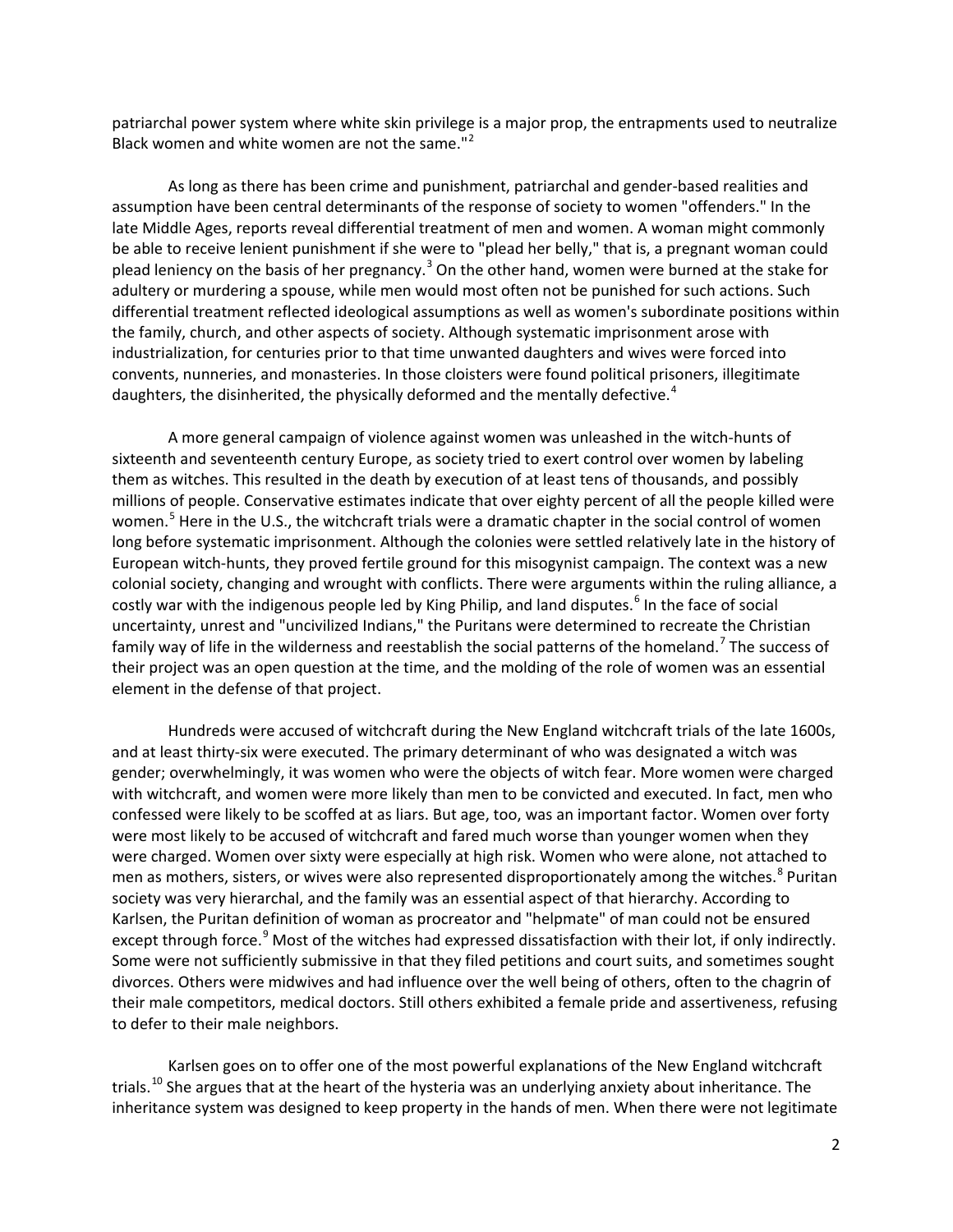male heirs, women inheritors became aberrations who threatened the orderly transmission of property from one male generation to the next. Many of the witches were potential inheritors. Some of them were already widowed and without sons. Others were married but older, beyond their childbearing years, and therefore no longer likely to produce male heirs. They were also "disposable" since they were no longer performing the "essential" functions of a woman, as reproducer and, in some cases, helpmate. Many of the witches were charged just shortly after the death of the male family member, and their witchcraft convictions meant that their lands could easily be seized. Seen in this light, witchcraft was an attempt to maintain the patriarchal social structure and prevent women from becoming economically independent. These early examples of the use of criminal charges in the social control of women may be seen as precursors to the punitive institutions of the 1800's. Up until this time, there were few carceral institutions in society. However, with the rise of capitalism and urbanization come the burgeoning of prisons in the U.S. $^{11}$  $^{11}$  $^{11}$  It is to those initial days of systematic imprisonment that we now turn.

## **The Emergence of Prisons for Women**

The relatively few women who were imprisoned at the beginning of the 19th century were confined in separate quarters or wings of men's prisons. Like the men, women suffered from filthy conditions, overcrowding, and harsh treatment. In 1838 in the New York City Jail (the "Tombs"), for instance, there were forty-two one-person cells for seventy women. In the 1920s at Auburn Penitentiary in New York, there were no separate cells for the twenty-five or so women serving sentences up to fourteen years. They were all lodged together in a one room attic, the windows sealed to prevent communication with men.<sup>[12](#page-16-7)</sup> But women had to endure even more. Primary among these additional negative aspects was sexual abuse, which was reportedly a common occurrence. In 1826 Rachel Welch became pregnant while serving in solitary confinement as a punishment and shortly after childbirth she died as a result of flogging by a prison official. Such sexual abuse was apparently so acceptable that the Indiana state prison actually ran a prostitution service for male guards, using female prisoners.<sup>[13](#page-16-8)</sup>

In addition, women received the short end of even the prison stick. Rather than spend the money to hire a matron, women were often left completely on their own, vulnerable to attack by guards. Women had less access to the physician and chaplain and did not go to workshops, mess halls, or exercise yards as men did. Food and needlework were brought to their quarters, and they remained in that area for the full term of their sentence. Criminal conviction and imprisonment of women soared during and after the Civil War. In the North, this is commonly attributed to a multitude of factors, including men's absence during wartime, the rise of industrialization, as well as the impact of the dominant sexual ideology of the nineteenth century Victorianism.<sup>[14](#page-16-9)</sup> The double standard of Victorian morality supported the criminalization of certain behaviors for women but not for men. In New York in the 1850s and 1860s, female "crimes against persons" tripled while "crimes against property" rose ten times faster than the male rate. Black people, both women and men, have always been disproportionately incarcerated at all times and all places. This was true in the Northeast and Midwest prisons before the Civil War. It was also the case in the budding prison system in the western states, where blacks outstripped their very small percentage of the population. The only exception was in the South where slavery, not imprisonment, was the preferred form of control of Afroamerican people.<sup>[15](#page-16-10)</sup> If the South had the lowest black imprisonment rate before the Civil War, this changed dramatically after the slaves were freed. This change took place for Afroamerican women as well as men. After the Civil War, as part of the re-entrenchment of Euroamerican control and the continuing subjugation of black people, the post-war southern states passed infamous Jim Crow laws which made newly freed blacks vulnerable to incarceration for the most minor crimes.<sup>[16](#page-16-11)</sup> For example, stealing a couple of chickens brought three to ten years in North Carolina. It is fair to say that many blacks stepped from slavery into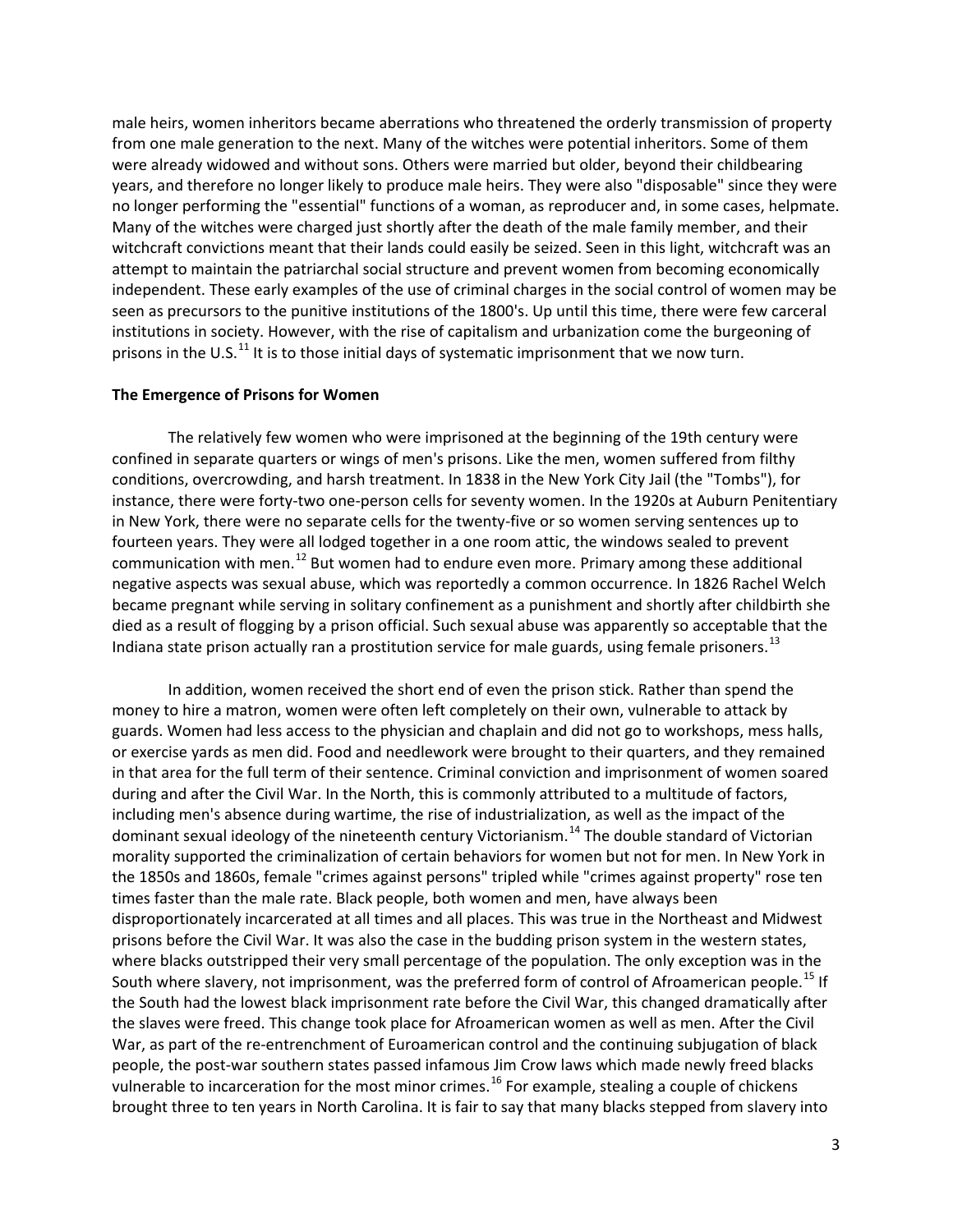imprisonment. As a result southern prison populations became predominately black overnight. Between 1874 and 1877, the black imprisonment rate went up 300 percent in Mississippi and Georgia. In some states, previously all-white prisons could not contain the influx of Afroamericans sentenced to hard labor for petty offenses.<sup>[17](#page-16-12)</sup>

These spiraling rates in both the North and South meant that by mid-century there were enough women prisoners, both in the North and South, to necessitate the emergence of separate women's quarters. This practical necessity opened the door to changes in the nature of the imprisonment of women. In 1869 Sarah Smith and Rhoda Coffin, two Indiana Quakers, led a campaign to end the sexual abuse of women in that state's prison, and in 1874 the first completely separate women's prison was constructed. By 1940 twenty-three states had separate women's prisons.<sup>[18](#page-16-13)</sup> The literature refers to these separate prisons for women as "independent" women's prisons.<sup>[19](#page-16-14)</sup> This is ironic usage of the word since they were independent only in their physical construction. In every other way they fostered all forms of dependency in the incarcerated women and were an integral part of the prison system. Although these prisons were not initiated as separate institutions until almost a century after men's prisons, it is not so much this time lag which differentiates the development of prisons for women from those for men. The difference comes from the establishment of a bifurcated (two-part) system, the roots of which can be found in the patriarchal and white supremacist aspects of life in the U.S. at the time. Understanding this bifurcation is a step towards understanding the incarceration of women in the U.S.

On the one hand, there were custodial institutions which corresponded by and large to men's prisons. The purpose of custodial prisons, as the name implies, was to warehouse prisoners. There was no pretense of rehabilitation. On the other hand, there were reformatories which, as the name implies, were intended to be more benevolent institutions that "uplifted" or "improved" the character of the women held there. These reformatories had no male counterparts. Almost every state had a custodial woman's prison, but in the Northeast and Midwest the majority of incarcerated women were in reformatories. In the South, the few reformatories that existed were exclusively white. However, these differences are not, in essence, geographical; they are racial. The women in the custodial institutions were black whether in the North or the South, and had to undergo the most degrading conditions, while it was mainly white women who were sent to the reformatories, institutions which had the ostensible philosophy of benevolence and sisterly and therapeutic ideals.<sup>[20](#page-16-15)</sup>

### **The Evolution of Separate Custodial Prisons for Women**

In the South after 1870, prison camps emerged as penal servitude and were essentially substituted for slavery. The overwhelming majority of women in the prison camps were black; the few white women who were there had been imprisoned for much more serious offenses, yet experienced better conditions of confinement. For instance, at Bowden Farm in Texas, the majority of women were black, were there for property offenses and worked in the field. The few white women who were there had been convicted of homicide and served as domestics. As the techniques of slavery were applied to the penal system, some states forced women to work on the state-owned penal plantations but also leased women to local farms, mines, and railroads. Treatment on the infamous chain gangs was brutal and degrading. For example, women were whipped on the buttocks in the presence of men. They were also forced to defecate right where they worked, in front of men. $^{21}$  $^{21}$  $^{21}$ 

An 1880 census indicated that in Alabama, Louisiana, Mississippi, North Carolina, Tennessee, and Texas, thirty-seven percent of the 220 black women were leased out whereas only one of the forty white women was leased. Testimony in an 1870 Georgia investigation revealed that in one instance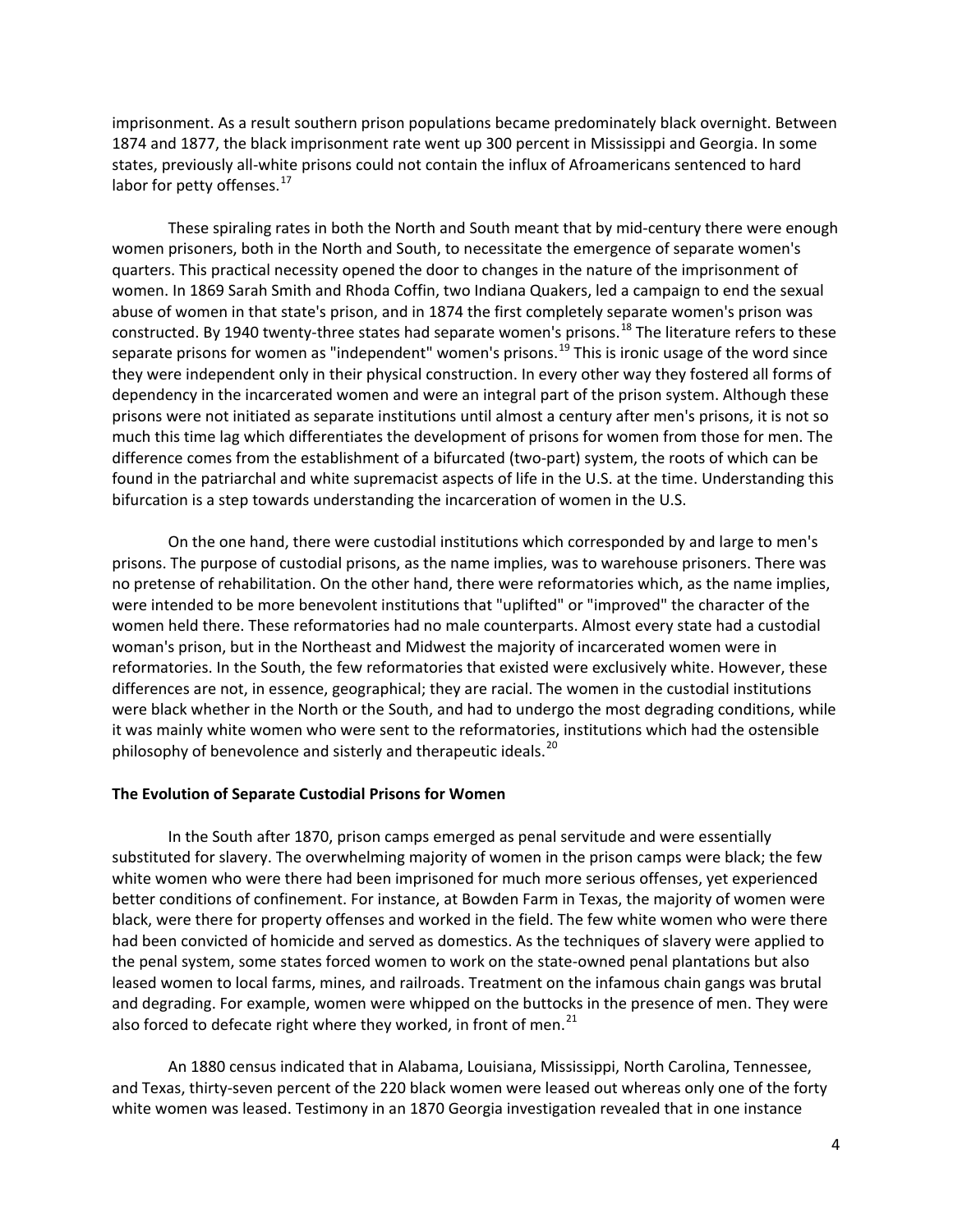"There were no white women there. One started there, and I heard Mr. Alexander (the lessee) say he turned her loose. He was talking to the guard; I was working in the cut. He said his wife was a white woman, and he could not stand it to see a white women worked in such places."<sup>[22](#page-16-17)</sup> Eventually, as central penitentiaries were built or rebuilt, many women were shipped there from prison farms because they were considered "dead hands" as compared with the men. At first the most common form of custodial confinement was attachment to male prisons; eventually independent women's prison evolved out of these male institutions. These separate women's prisons were established largely for administrative convenience, not reform. Female matrons worked there, but they took their orders from men.

Like the prison camps, custodial women's prisons were overwhelmingly black, regardless of their regionality. Although they have always been imprisoned in smaller numbers than Afroamerican or Euroamerican men, black women often constituted larger percentages within female prisons than black men did within men's prison. For instance, between 1797 and 1801, forty-four percent of the women sent to New York state prisons were Afroamericans as compared to twenty percent of the men. In the Tennessee state prison in 1868, one hundred percent of the women were black, whereas sixty percent of the men were of African descent.<sup>[23](#page-16-18)</sup> The women incarcerated in the custodial prisons tended to be twenty-one years or older. Forty percent were unmarried, and many of them had worked in the past.<sup>[24](#page-16-19)</sup>

Women in custodial prisons were frequently convicted of felony charges; most commonly for "crimes" against property, often petty theft. Only about a third of female felons were serving time for violent crimes. Both the rates for property crimes and violent crimes were much higher than for the women at the reformatories. On the other hand, there were relatively fewer women incarcerated for public order offenses (fornication, adultery, drunkenness, etc.) which were the most common in the reformatories. This was especially true in the South where these so-called morality offenses by blacks were generally ignored, and where authorities were reluctant to imprison white women at all. Data from the Auburn, New York prison on homicide statistics between 1909 and 1933 reveal the special nature of the women's "violent" crime. Most of the victims of murder by women were adult men. Of 149 victims, two-thirds were male: twenty-nine percent were husbands, two percent were lovers, and the rest were listed as "man" or "boy" (a similar distribution exists today). Another form of violent crime resulting in the imprisonment of women was performing "illegal" abortions. $^{25}$  $^{25}$  $^{25}$ 

Tennessee Supreme Court records offer additional anecdotal information about the nature of women's violent crimes. Eighteen year old Sally Griffin killed her fifty year old husband after a fight in which, according to Sally, he knocked her though a window, hit her with a hammer, and threatened to "knock her brains out." A doctor testified that in previous months her husband had seriously injured her ovaries when he knocked her out of bed because she refused to have sex during her period. Sally's conviction stood because an eyewitness said she hadn't been threatened with a hammer. A second similar case was also turned down for retrial.<sup>[26](#page-16-21)</sup> Southern states were especially reluctant to send white women to prison, so they were deliberately screened out by the judicial process. When white women were sent to prison, it was for homicide or sometimes arson; almost never did larceny result in incarceration. In the Tennessee prison, many of the African American property offenders had committed less serious offenses than the whites, although they were incarcerated in far greater numbers.<sup>[27](#page-16-22)</sup> Of all the women tried, Frances Kellor, a renowned prison reformer, remarked that in this screening process the black female offender "is first a Negro and then a woman in the whites' estimation."<sup>[28](#page-16-23)</sup> A 1922 North Carolina report describes one institution as being "so horrible that the judge refuses to send white women to this jail, but Negro women are sometimes sent."<sup>[29](#page-16-24)</sup> Hundreds of such instances combined to create institutions overwhelmingly made up of Afroamerican women.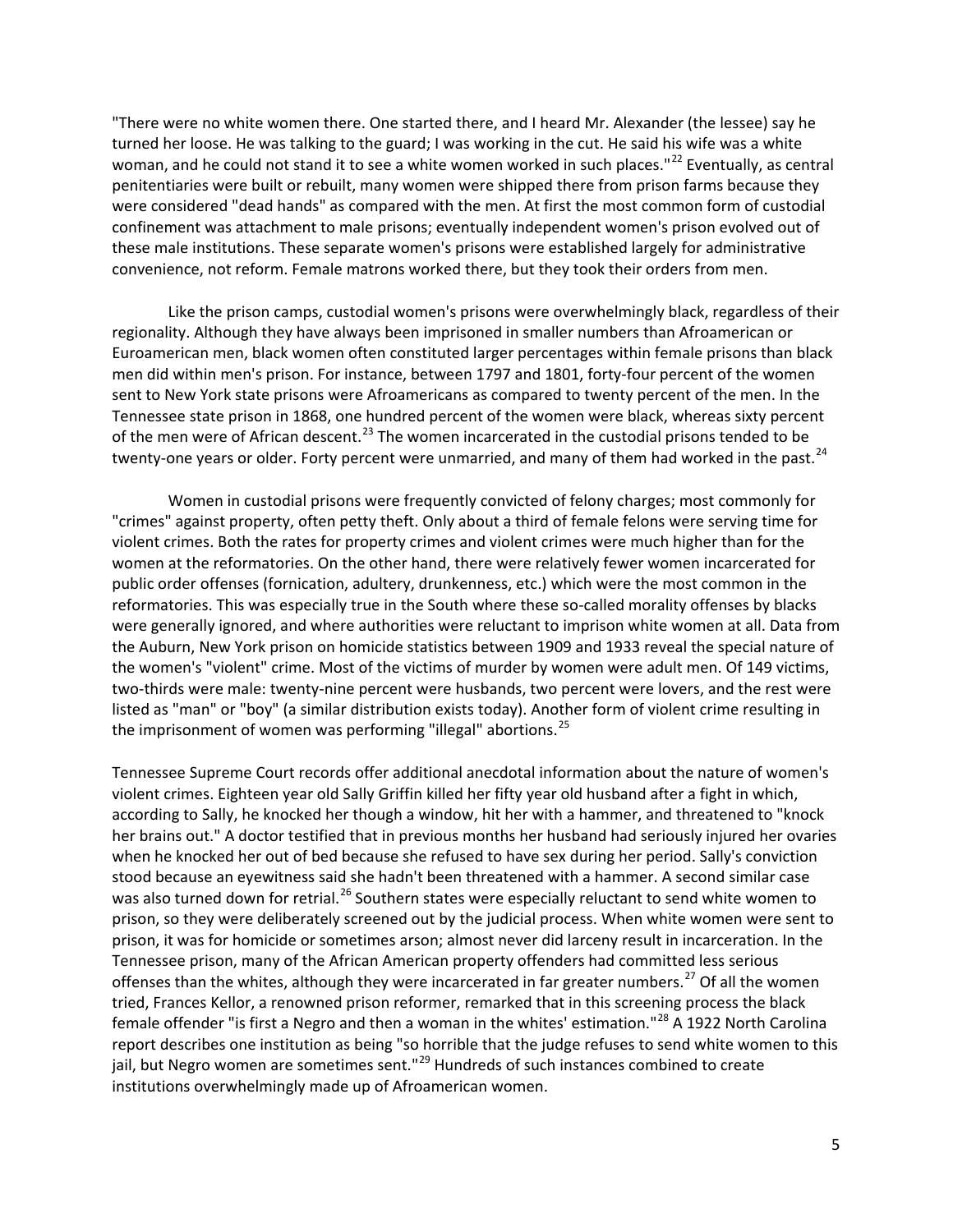The conditions of these custodial prisons were horrendous, as they were in prisons for men. The Southern prisons were by far the worst. They were generally unsanitary, lacking adequate toilet and bathing facilities. Medical attention was rarely available. Women were either left totally idle or forced into hard labor. Women with mental problems were locked in solitary confinement and ignored. But women suffered an additional oppression as well:

The condition of the women prisoners is most deplorable. They are usually placed in the oldest part of the prison structure. They are almost always in the direct charge of men guards. They are treated and disciplined as men are. In some of the prisons children are born, either from the male prisoners or just "others." One county warden told me in confidence, "That I near kill that woman yesterday." One of the most reliable women officials in the South told me that in her state at the State Farm for women the dining room contains a sweat box for women who are punished by being locked up in a narrow place with insufficient room to sit down, and near enough to the table so as to be able to smell the food. Over the table there is an iron bar to which women are handcuffed when they are strapped.<sup>[30](#page-16-25)</sup>

Generally speaking, the higher the proportion of women of color in the prison population, the worse the conditions. Therefore, it is not surprising that the physical conditions of incarceration for women in the custodial prisons were abysmal compared to the reformatories (as the following section indicates). Even in mainly black penal institutions, Euroamerican women were treated better than Afroamerican women.

# **Early 20th Century Women's Reformatories**

Reformatories for women developed alongside custodial prisons. These were parallel, but distinct, developments. By the turn of the century, industrialization was in full swing, bringing fundamental changes in social relations: shifts from a rural society to an urban one, from a family to market economy; increased geographic mobility; increased disruption of lives; more life outside the church, family, and community. More production, even for women, was outside the home. By 1910, a record high of at least twenty-seven percent of all women in New York state were gainfully employed.<sup>[31](#page-16-26)</sup> Thousands of women worked in the New York sweatshops under abominable conditions. There was a huge influx of immigration from Southern and Eastern Europe; many of these were Jewish women who had come straight from Czarist Russia and brought with them a tradition of resistance and struggle. The division between social classes was clearly widening and erupted in dynamic labor struggles. For example, in 1909, 20,000 shirt-waist makers, four-fifths of whom were women, went on strike in New York.<sup>[32](#page-16-27)</sup> Racism and national chauvinism were rampant in the U.S. at the turn of the century in response to the waves of immigrants from Europe and black people from the South. The Women's Prison Association of New York, which was active in the social purity movement, declared in 1906 that:

If promiscuous immigration is to continue, it devolves upon the enlightened, industrious, and moral citizens, from selfish as well as from philanthropic motives, to instruct the morally defective to conform to our ways and exact from them our own high standard of morality and legitimate industry.... Do you want immoral women to walk our streets, pollute society, endanger your households, menace the morals of your sons and daughters? Do you think the women here described fit to become mothers of American citizens? Shall foreign powers generate criminals and dump them on our shores? $^{33}$  $^{33}$  $^{33}$ 

Also at the turn of the century various currents of social concern converged to create a new reform effort, the Progressive movement, that swept the country, particularly the Northeast and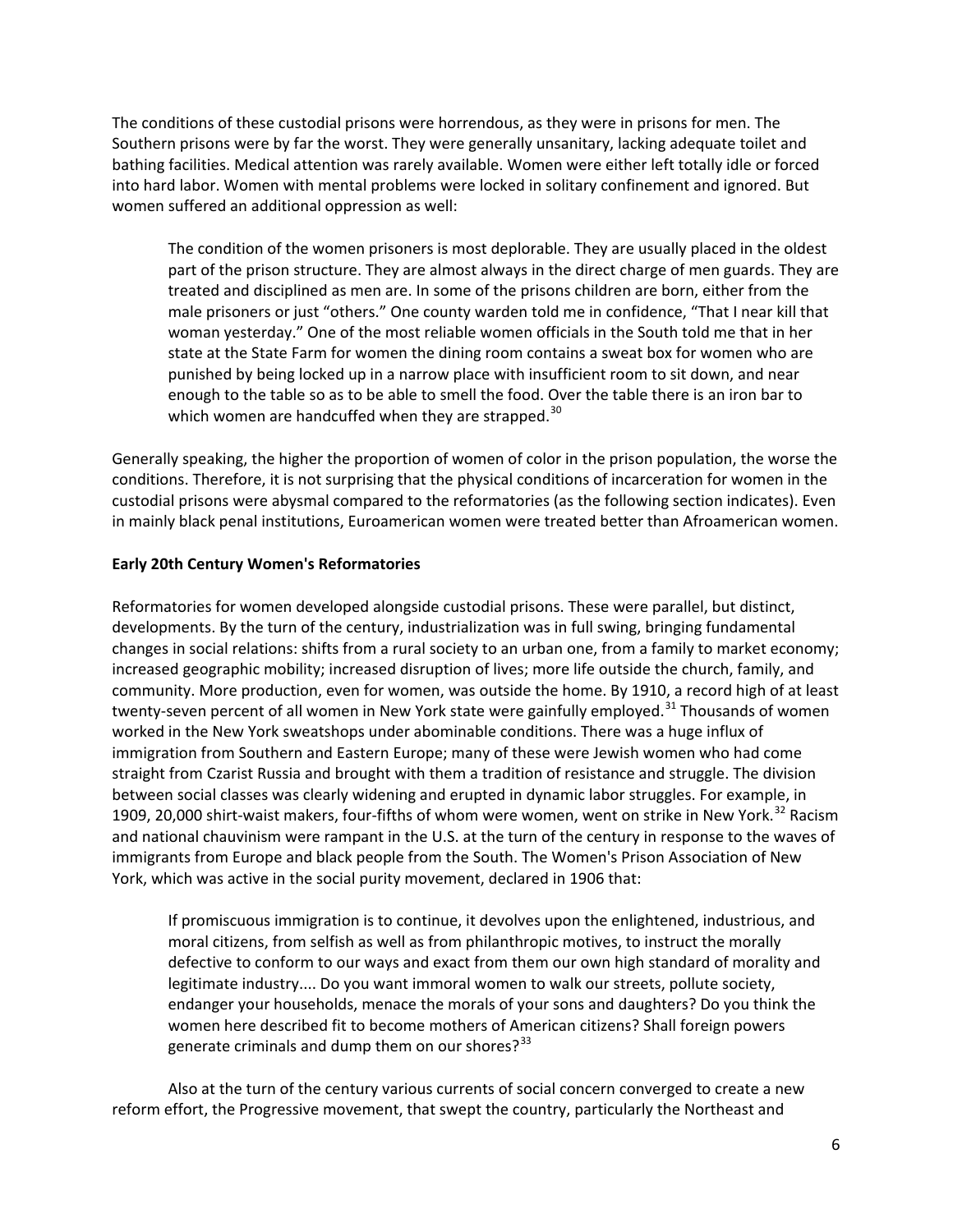Midwest, for several decades.<sup>[34](#page-16-29)</sup> It was in this context that reformatories for women proliferated. Reformatories were actually begun by an earlier generation of women reformers who appeared between 1840 and 1900, but their proliferation took place during this Progressive Era as an alternative to the penitentiary's harsh conditions of enforced silence and hard labor.<sup>[35](#page-16-30)</sup> The reformatories came into being as a result of the work of prison reformers who were ostensibly motivated to improve penal treatment for women. They believed that the mixed prisons afforded women no privacy and left them vulnerable to debilitating humiliations.

Indeed, the reformatories were more humane and conditions were better than at the women's penitentiaries (custodial institutions). They did eliminate much male abuse and the fear of attack. They also resulted in more freedom of movement and opened up a variety of opportunities for "men's" work in the operation of the prison. Children of prisoners up to two years old could stay in most institutions. At least some of the reformatories were staffed and administered by women. They usually had cottages, flower gardens, and no fences. They offered discussions on the law, academics and training, and women were often paroled more readily than in custodial institutions.<sup>[36](#page-17-0)</sup> However, a closer look at who the women prisoners were, the nature of their offenses, and the program to which they were subjected reveals the seamier side of these ostensibly noble institutions.

As with all prisons, the women in the reformatories were of the working class. Many of them worked outside the home. At New York State's Albion Reformatory, for instance, eighty percent had, in the past, worked for wages. Reformatories were also overwhelmingly institutions for white women. Fewer women of color were incarcerated in them. Government statistics indicate that in 1921, for instance, twelve percent of the women in reformatories were black while eighty-eight percent were white.<sup>[37](#page-17-1)</sup> Record keeping at the Albion Reformatory in New York demonstrates how unusual it was for black women to be incarcerated there. The registries left spaces for entries of large number of variables, such as family history of insanity and epilepsy. Nowhere was there a space for recording race. When African Americans were admitted, the clerk penciled "colored" at the top of the page. Afroamerican women were much less likely to be arrested for such public order offenses. Rafter suggests that black women were not expected to act like "ladies" in the first place and therefore were reportedly not deemed worthy of such rehabilitation.<sup>[38](#page-17-2)</sup>

It is important to emphasize that reformatories existed for women only. No such parallel development took place within men's prisons. There were no institutions devoted to "correcting" men for so-called moral offenses. In fact. such activities were not considered crimes when men engaged in them and therefore men were not as a result imprisoned.<sup>[39](#page-17-3)</sup> A glance at these "crimes" for women only suggests the extent to which society was bent on repressing women's sexuality. Despite the hue and cry about prostitution, only 8.5 percent of the women at the reformatories were actually convicted of prostitution. More than half, however, were imprisoned because of "sexual misconduct." Women were incarcerated in reformatories primarily for various public order offenses or so-called "moral" offenses: lewd and lascivious carriage, stubbornness, idle and disorderly conduct, drunkenness, vagrancy, fornication, serial premarital pregnancies, keeping bad company, adultery, venereal disease and vagrancy. A woman might face charges simply because a relative disapproved of her behavior and reported her, or because she had been sexually abused and was being punished for it. Most were rebels of some sort.<sup>[40](#page-17-4)</sup>

Jennie B., for instance, was sent to Albion reformatory for five years for having "had unlawful sexual intercourse with young men and remain[ing] at hotels with young men all night, particularly on July 4, 1893."<sup>[41](#page-17-5)</sup> Lilian R. quit school and ran off for one week with a soldier, contracting a venereal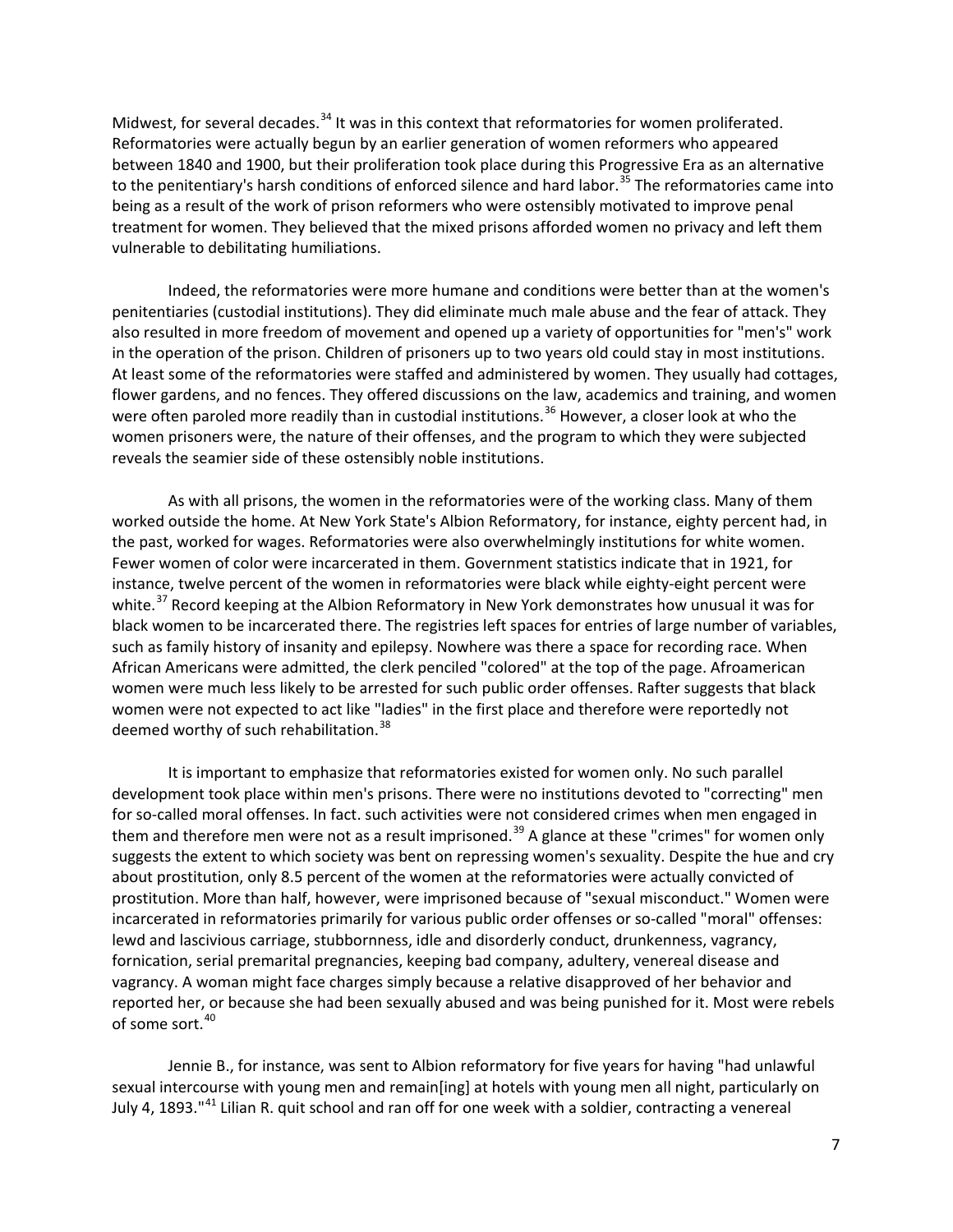disease. She was hospitalized, from where she was then sentenced to the reformatory. Other women were convicted of offenses related to exploitation and/or abuse by men. Ann B. became pregnant twice from older men, one of whom was her father who was sentenced to prison for rape. She was convicted of "running around" when she was seven months pregnant.<sup>[42](#page-17-6)</sup> One woman who claimed to have miscarried and disposed of the fetus had been convicted of murdering her illegitimate child. There was also the increasing practice of abortion which accounted for at least some of the rise in "crime against persons."[43](#page-17-7)

The program of these institutions, as well as the offenses, was based on patriarchal assumptions. Reformatory training centered on fostering ladylike behavior and perfecting house-wifely skills. In this way it encouraged dependency and women's subjugation. Additionally, one aspect of the retraining of these women was to isolate them, to strip them of environmental influences in order to instill them with new values. To this end family ties were obstructed, which is somewhat ironic since the family is at the center of the traditional role of women. Letters might come every two months and were censored. Visits were allowed four times a year for those who were on the approved list. The reformatories were geographically remote, making it very difficult for loved ones to visit. Another thorn in the rosy picture of the reformatory was the fact that sentencing was often open-ended. This was an outgrowth of the rehabilitative ideology. The incarceration was not of fixed length, because the notion was that a woman would stay for as long as it took to accomplish the task of reforming her.

Parole was also used as a patriarchal weapon. Ever since the Civil War, there was a scarcity of working class women for domestic service. At the same time, the "need for good help" was increasing because more people could afford to hire help.<sup>[44](#page-17-8)</sup> It was not an accident that women were frequently paroled into domestic jobs, the only ones for which they had been trained. In this way, vocational regulation went hand-in-hand with social control, leading always backwards to home and hearth, and away from self-sufficiency and independence. Additionally, independent behavior was punished by revoking parole for "sauciness," obscenity, or failure to work hard enough. One woman was cited for a parole violation for running away from a domestic position to join a theater troupe; another for going on car rides with men; still others for becoming pregnant, going around with a disreputable married man, or associating with the father of her child. And finally, some very unrepentant women were ultimately transferred indefinitely to asylums for the "feeble-minded."

Prison reform movements have been common; a reform movement also existed for men. However, all these institutions were inexorably returned to the role of institutions of social control.<sup>[45](#page-17-9)</sup> Understanding this early history can prepare us to understand recent developments in women's imprisonment and indeed imprisonment in general. Although the reformatories rejected the more traditional authoritarian penal regimes, they were nonetheless concerned with social control. Feminist criminologists claim that in their very inception, reformatories were institutions of patriarchy. They were part of a broad attack on young working class women who were attempting to lead somewhat more autonomous lives. Women's sexual independence was being curbed in the context of "social purity" campaigns.<sup>[46](#page-17-10)</sup> As more and more white working class women left home for the labor force, they took up smoking, frequenting dance halls and having sexual relationships. Prostitution had long been a source of income for poor women, but despite the fact that prostitution had actually begun to wane about 1900, there was a major morality crusade at the turn of the century which attacked prostitution as well as all kinds of small deviations from the standard of "proper" female propriety.<sup>[47](#page-17-11)</sup>

Even when the prisons were run by women they were, of course, still doing the work of a male supremacist prison system and society. We have seen how white working class women were punished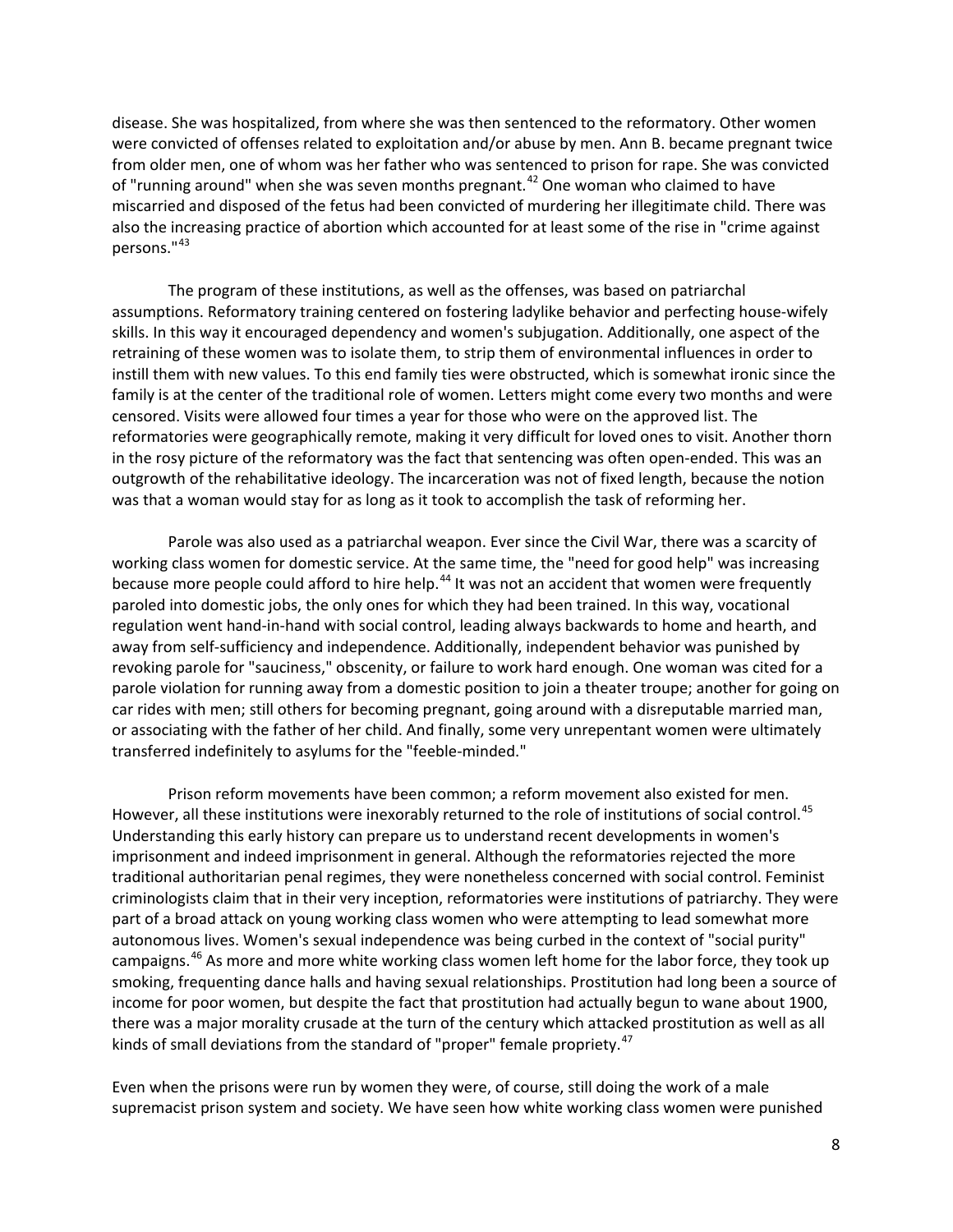for "immoral behavior" when men were not. We have seen how they were indoctrinated with a program of "ladylike" behavior. According to feminist criminologists such as Rafter and Freedman, reformatories essentially punished those who did not conform to bourgeois definitions of femininity and prescribed gender roles. The prisoners were to embrace the social values, although of course never to occupy the social station, of a "lady. " It is relevant to note that the social stigma of imprisonment was even greater for women than men because women were supposedly denying their own "pure nature." This stigma plus the nature of the conditions of incarceration served as a warning to all such women to stay within the proper female sphere.

These observations shed some light on the role of "treatment" within penal practice. Reformatories were an early attempt at "treatment," that is, the uplifting and improvement of the women, as opposed to mere punishment or retribution. However, these reforms were also an example of the subservience of "treatment" to social control. They demonstrate that the underlying function of control continually reasserts itself when attempts to "improve" people take place within a coercive framework.<sup>[48](#page-17-12)</sup> The reformatories are an illustration of how sincere efforts at reform may only serve to broaden the net and extend the state's power of social control. In fact, hundreds and hundreds of women were incarcerated for public order offenses who previously would not have been vulnerable to the punishment of confinement in a state institution were it not for the existence of reformatories.

By 1935 the custodial prisons for women and the reformatories had basically merged. In the 1930s, the U.S. experienced the repression of radicalism, the decline of the progressive and feminist movements, and the Great Depression. Along with these changes came the demise of the reformatories. The prison reform movement had achieved one of its earliest central aims, separate prisons for women. The reformatory buildings still stood and were filled with prisoners. However, these institutions were reformatories in name only. Some were administered by women but they were women who did not even have the progressive pretenses of their predecessors. The conditions of incarceration had deteriorated miserably, suffering from cutbacks and lack of funding. Meanwhile, there had been a slow but steady transformation of the inmate population. Increasingly, the white women convicted of misdemeanors were given probation, paroled or sent back to local jails. As Euroamerican women left the reformatories, the buildings themselves were transformed into custodial prisons, institutions that repeated the terrible conditions of the past. As custodial prison buildings were physically closed down for various reasons, felons were transferred to the buildings that had housed the reformatories. Most of the women were not only poor but also were black. Increasingly, Afroamerican women were incarcerated there with the growth of the black migration north after World War I. These custodial institutions now included some added negative dimensions as the legacy of the reformatories, such as the strict reinforcement of gender roles and the infantilization of women. In the end the reformatories were certainly not a triumph for the women's liberation. Rather they can be viewed as one of many instances in which U.S. institutions are able to absorb an apparent reform and use it for continuing efforts at social control.

## **Women and Prison Today**

Women are an extremely small proportion of the overall U.S. prison population, approximately five percent.<sup>[49](#page-17-13)</sup> At the end of 1988, there were 32,691 women in state and federal prisons.<sup>[50](#page-17-14)</sup> Although imprisonment rates for women are low, they are rising rapidly, after having remained more or less constant for the previous fifty years. According to government statistics, the number of women prisoners has mushroomed from 13,420 in just eight years, a 244 percent increase, as compared to an increase of 188 percent for men during the same period.<sup>[51](#page-17-15)</sup> The rate for women has grown faster than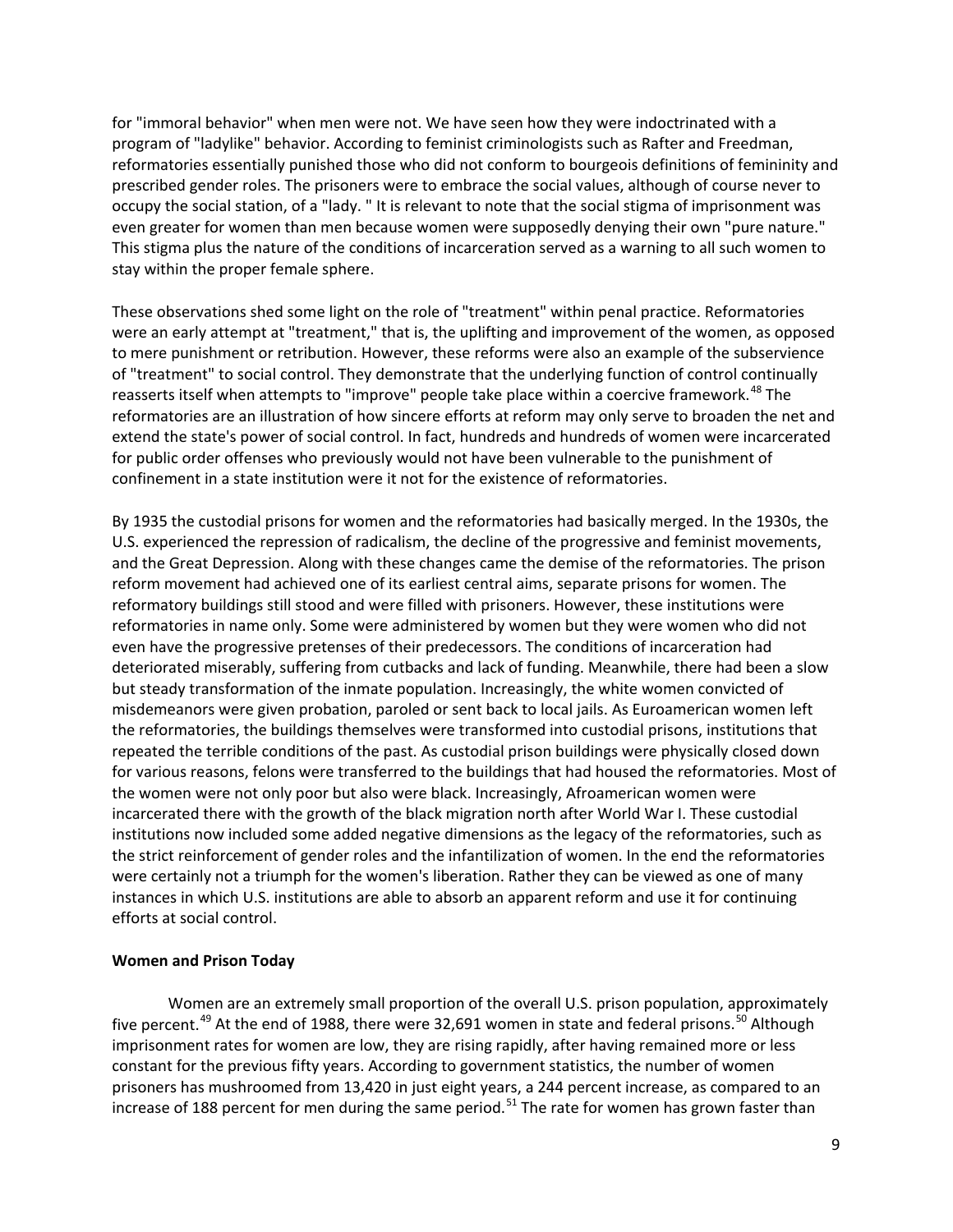that for men each year since 1981.<sup>[52](#page-17-16)</sup> During 1987 alone, there was a 9.3 percent increase in the rate of imprisonment for women while the figure for men rose 6.6 percent.<sup>[53](#page-17-17)</sup> In New York City jails, the rate for women rose a staggering thirty-three percent in the last year alone, more than twice the rate of men.<sup>[54](#page-17-18)</sup> There is a good deal of speculation about the causes of this rate increase. Although the disproportionate rise in the imprisonment rate of women has not yet been satisfactorily explored, there are some existing explanations and hypotheses. Some say there has been a jump in violent crime perpetrated by women as a result of the women's movement and the associated empowerment of women. In other words, increased gender equality brings more violence by women. However, there is no evidence to support either the allegation that female violent crimes have increased, nor that equality leads to more violent crime by women.

In fact, by most if not all accounts, violent crimes by women have remained constant or, in some cases, actually declined. For instance, a comparison of female crime rates between 1977 and 1987 indicates that violent personal crimes actually declined while alcohol and drug related crimes tripled.<sup>[55](#page-17-19)</sup> A study by Weisheit specifically compared "gender equality" in various states with the female homicide rates in these states.<sup>[56](#page-17-20)</sup> The results indicated that those states with the highest degree of gender equality also have the lowest rate of homicide by females. If feminism is not the explanation for those spiraling imprisonment rates, what is? The rising rates can be explained, to a large extent, by many of the same factors that influence the rates of males imprisoned for substance abuse offenses. In one southern prison, seventy-seven percent of the women are there on drug or alcohol-related offenses. In another state the number of new admissions for such offenses has jumped from five percent to fifty-six percent in the last ten years.<sup>[57](#page-17-21)</sup> Not only are drug and alcohol-related offenses more frequent, but the nature of the charges tends to be more severe. That is, we are now seeing felony drug charges as compared to past misdemeanors for substance abuse.<sup>[58](#page-17-22)</sup>

Why the rates are rising more quickly for women remains an unanswered question. It is possible that deteriorating economic conditions are now pushing women to the brink faster than men; as the primary caretakers of children, women may be driven by poverty to engage in more "crimes" of survival. Changes in sentencing laws and practices, such as mandatory minimum sentencing, are commonly referred to as a main factor in rising imprisonment rates for women.<sup>[59](#page-17-23)</sup> Many commentators have indicated that judges are less hesitant than ever to send women to prison. Offenses which used to get probation are now drawing prison time and sentences are harsher. Some observers state that if there was ever a shred of "chivalry" in the white male criminal justice system, that is no longer true today. For instance, an administrator of a Texas women's prison was quoted by the New York Times as stating that "Chivalry is dead. It's equal rights, dog eat dog, no woman at home with an apron on anymore." $60$ Whatever the reason, it seems certain that women are being treated more punitively than in the past by the criminal justice system.

Who are the women in prison? The profile that emerges in study after study is that of a young, single mother with few marketable job skills, a high school drop-out who lives below the poverty level. Seventy-five percent are between the ages of twenty-five and thirty-four, are mothers of dependent children, and were unemployed at the time of arrest. Many left home early and have experienced sexual and physical abuse. Ninety percent have a drug or alcohol-related history.<sup>[61](#page-17-25)</sup> Another extremely significant factor is the race of incarcerated women. In 1982:

The population of women's prisons was 50 percent black, although blacks comprised only 11 percent of the total population in this country; 9 percent Hispanic [sic, latino], when [they] were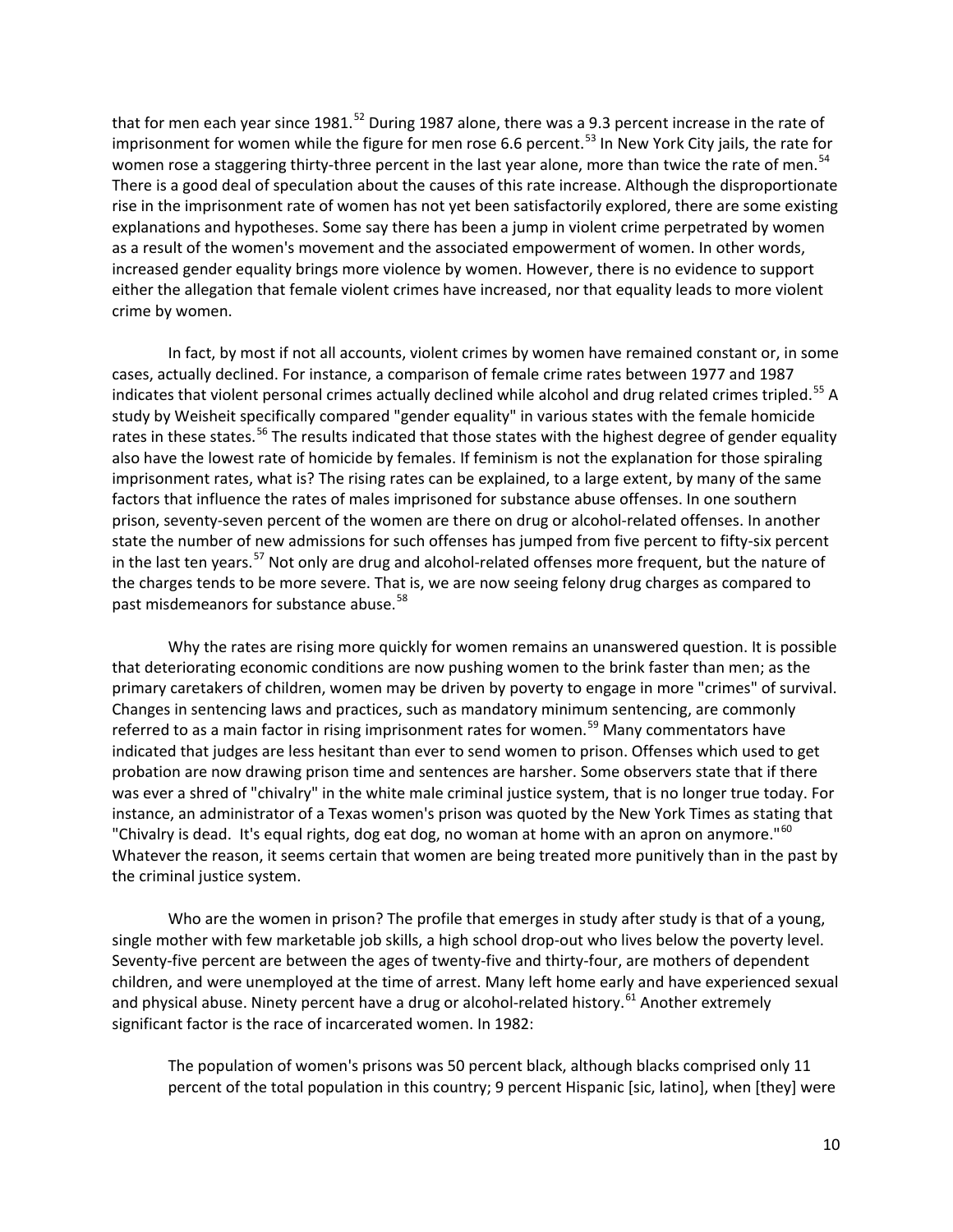only 5 percent of the total population; and 3 percent Native American, although this group comprises only 0.4 percent of the total population. $62$ 

In fact, African-American women are eight times more likely than white women to go to prison. Although a greater proportion of white women are arrested, a smaller proportion are incarcerated. A 1985 Michigan study reported that 10.5 percent of all arrests were those of white women, while nonwhite women accounted for 6.1 percent of all arrests. On the other hand, Euroamerican women were 1.8 percent of those incarcerated while women of color were 4.5 percent.<sup>[63](#page-17-27)</sup> It is not clear, of course, what other factors are involved, such as the distribution of arrestable offenses or the role of prosecutorial discretion. What seems certain is that there is a different set of dynamics at work for white and non-white women. And as Karl Rassmussen, Executive Director of the Women's Prison Association of New York says, "150 years ago it was poor whites, their names often Irish and alcohol abuse. Today, it's poor minorities and drug abuse."<sup>[64](#page-17-28)</sup>

Numerous studies have indicated that women of color, black women in particular, are, when compared with white women, over-arrested, over-indicted, under-defended and over-sentenced. African-American women are seven times more likely to be arrested for prostitution than women of other ethnic groups. A California study demonstrated that white women drug violators represent the primary group arrested for this offense (65. l percent) but are far less likely to be imprisoned (39.4 percent) than any minority female group. Over a sixteen year period, black women incarcerated in Missouri received significantly longer sentences for crimes against property, and served longer periods in prison. White women were generally given much longer sentences for crimes against persons, in fact almost double those of black women. However, actual time served for Afroamerican women was longer. For both murder and drug offenses, Euroamerican women ended up serving one-third less time for the same offenses. The study concluded that "differential treatment is definitely accorded to female offenders by race."<sup>[65](#page-17-29)</sup>

Assata Shakur, the once-imprisoned leader of the Black Liberation Army who was liberated from a New Jersey prison in 1979 and granted political asylum in Cuba, has offered this description:

There are no criminals here at Riker's Island Correctional Institution for Women (New York), only victims. Most of the women (over 95 percent) are black and Puerto Rican. Many were abused children. Most have been abused by men and all have been abused by "the system." There are no big time gangsters here, no premeditated mass murderers, no god mothers. There are no big time dope dealers, no kidnappers, no Watergate women.

There are virtually no women here charged with white collar crimes like embezzling and fraud. Most of the women have drug related cases. Many are charged as accessories to crimes committed by men. The major crimes that women here are charged with are prostitution, pickpocketing, shop lifting, robbery and drugs. Women who have prostitution cases or who are doing 'fine' time make up a substantial part of the short term population The women see stealing or hustling as necessary for the survival of themselves or their children because jobs are scarce and welfare is impossible to live on.<sup>[66](#page-17-30)</sup>

As Shakur paints the picture, women's offenses are rarely vicious, dangerous, or profitable. Their crimes arise from difficult circumstances within society at large. Most women are in prison for relatively minor offenses; property crimes, sometimes referred to as poverty crimes, are the most frequent. According to 1983 Bureau of Justice statistics, forty-three percent of women were in for larceny, fraud, or forgery as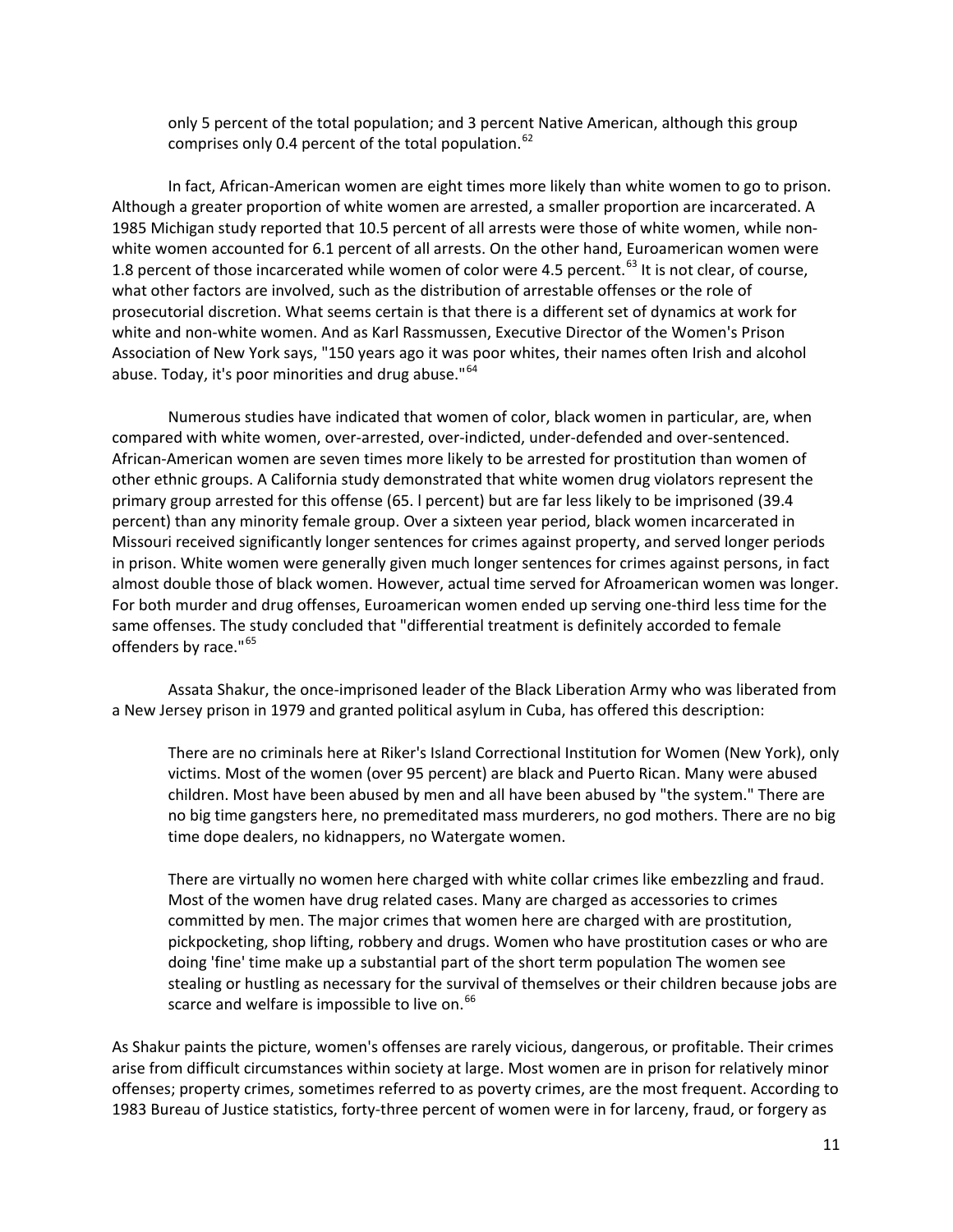compared with fifteen percent of men. Additionally, women are less likely to be imprisoned for violent offenses; thirty-five percent of the men were in for violent crimes as compared with twenty-four percent of women. In general, women are less likely to be involved in homicide than are men. For the years 1980-1984, women were found guilty of only fourteen percent of all homicides.<sup>[67](#page-17-31)</sup>

Another important factor is that when women do engage in violent crime, it is often a fundamentally different sort of act. Women are much more likely to kill a male partner than to kill anyone else. Men are much more likely to perpetrate homicides against individuals outside the partner relationship, although the rate of male-perpetrated homicide against intimate partners is still nearly double the rate for female perpetrated homicides of male partners.<sup>[68](#page-17-32)</sup> Women are much more likely to kill in self-defense in response to their male partners' physical aggression and threats, and the recidivism rates for such crimes are extraordinarily low. That is, it is unlikely for a woman to repeat a homicide. This "female use of lethal counter-force" has been documented in numerous studies.<sup>[69](#page-17-33)</sup> Other authors point out that besides the provocation that immediately triggers the female homicide and is recognized by the court of law, female homicide is often in response to preceding years of male abuse.<sup>[70](#page-18-0)</sup>

According to Shelley Bannister, over one-third of all women have been or will be abused as children by males within and outside of their families. Annually, over two million women are battered by male partners.<sup>[71](#page-18-1)</sup> Although no one knows exactly how many women are in prison for killing an abusing husband or boyfriend, Charles Patrick Ewing, a psychologist and attorney, believes that as many as a thousand women a year are convicted for such acts. He states that "This small but increasingly visible minority of battered women are in many cases doubly victimized: once by the men who have battered them and again by a system of criminal justice which holds them to an unrealistic standard of accountability." Moreover, Angela Brown, a Denver social psychologist who conducted research in this area, concludes that "women often face harsher penalties than men who kill their partners."<sup>[72](#page-18-2)</sup>

In the early 1970s, when there was an activist women's movement, several strong campaigns were waged regarding individual cases in which women physically defended themselves and their children against attack. Yvonne Wanrow, a Colville Indian, was convicted by an all white jury for the selfdefense killing of a man who molested her nine year-old son as well as several other children. Inez Garcia struck back against the men who raped her and threatened her life, while the judge insisted that the allegations of rape were not even an issue in the case.<sup>[73](#page-18-3)</sup> Dessie Woods was found guilty of murder and robbery of a white insurance agent who tried to rape her and a friend.<sup>[74](#page-18-4)</sup> The influence of feminist thinking and agitation can be seen today. Bannister argues in a current criminal justice journal that "women who kill or attempt to kill their abusers are incarcerated for several reasons: 1) to deter other women from believing that they can similarly resist; 2) to reinforce in women the belief that they have no right to their own bodies' integrity and no right to defend against or resist male attack; and 3) to protect and assert men's power over women."<sup>[75](#page-18-5)</sup> Even the Governor of Ohio felt compelled to pardon thirty-five women who had been imprisoned as a result of violence towards husbands and other men who had abused them.

What are the conditions women face when they are imprisoned? Women are confined in a system designed, built and run by men for men, according to a fall 1990 issue of Time magazine. Prison authorities rationalize that because the numbers of women have been so relatively low, there are no, "economies of scale" in meeting women's needs, particularly their special needs. Therefore, women suffer accordingly, they say. There are a wide range of institutions that incarcerate women and conditions vary. Some women's prisons look like "small college campuses," remnants of the historical legacy of the reformatory movement. Bedford Hills state prison in New York is one such institution;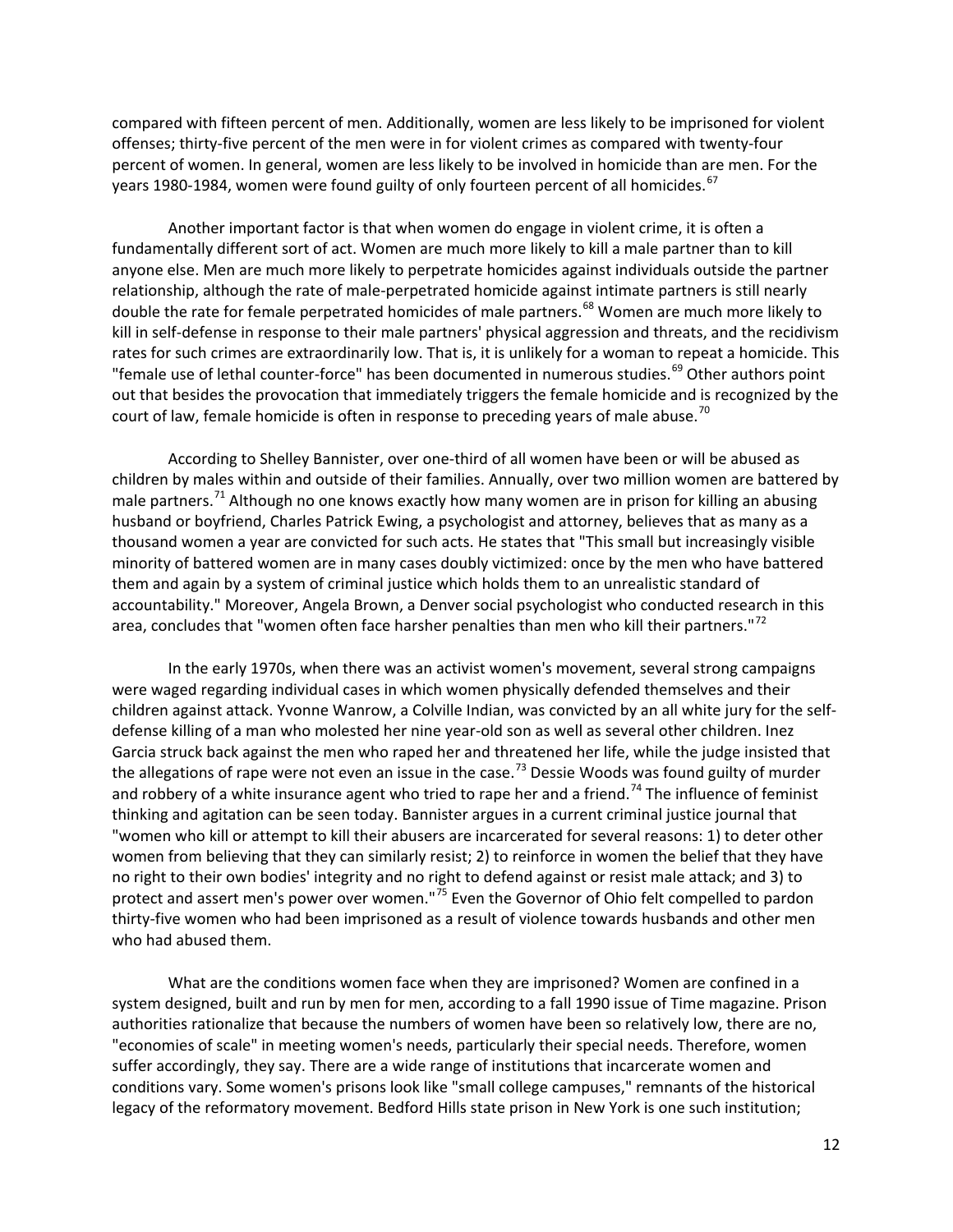Alderson Federal Prison in West Virginia is another. Appearances, however, are deceptive. For instance, Dobash describes the "underlying atmosphere [of such a prison] as one of intense hostility, frustration and anger."<sup>[76](#page-18-6)</sup>

Many institutions have no pretenses and are notoriously overcrowded and inadequate. The California Institution for Women at Frontera houses twenty-five hundred women in a facility built for 1,011.<sup>[77](#page-18-7)</sup> Overcrowding sometimes means that women who are being held for trivial offenses are incarcerated in maximum security institutions for lack of other facilities. Women's prisons are often particularly ill-equipped and poorly financed. They have fewer medical, educational and vocational facilities than men's prisons.<sup>[78](#page-18-8)</sup> Medical treatment is often unavailable, inappropriate, and inconsistent.<sup>[79](#page-18-9)</sup> Job training is also largely unavailable when opportunities exit, they are usually traditional female occupations. Courses concentrate on homemaking and low-paid skills like beautician and launderer.<sup>[80](#page-18-10)</sup> Other barriers exist as well. In an Alabama women's prison, there is a cosmetology program but those convicted of felonies are prohibited by state law from obtaining such licenses. [81](#page-18-11)

In most prisons, guards have total authority, and the women can never take care of their basic intimate needs in a secure atmosphere free from intrusion. In the ostensible name of security, male guards can take down or look over a curtain, walk into a bathroom, or observe a women showering or changing her clothes.<sup>[82](#page-18-12)</sup> In Michigan, for instance male guards are employed at all women's prisons. At Huron Valley, about half the guards are men. At Crane prison, approximately eighty percent of the staff is male and there are open dormitories divided into cubicles. In one section the cubicle walls are only four feet high and there are no doors or curtains on any cubicles anywhere at Crane. The officers' desks are right next to the bathroom and the bathroom doors must be left open at all times. Male guards are also allowed to do body shakedowns where they run their hands all over the women's bodies.<sup>[83](#page-18-13)</sup>

Incarceration has severe and particular ramifications for women. Eighty percent of women entering state prisons are mothers. By contrast sixty percent of men in state prisons are fathers and less than half of them have custodial responsibility. These mothers have to undergo the intense pain of forced separation from their children. They are often the sole caretakers of their children and were the primary source of financial and emotional support.<sup>[84](#page-18-14)</sup> Their children are twice as likely to end up in foster care than the children of male prisoners.<sup>[85](#page-18-15)</sup> Whereas when a man goes to prison, his wife or lover most often assumes or continues to assume responsibility for the children, the reverse is not true. Women often have no one else to turn to and are in danger of permanently losing custody of their children. For all imprisoned mothers the separation from their children is one of the greatest punishments of incarceration, and engenders despondency, feelings of guilt and anxiety about their children's welfare. [86](#page-18-16)

Visiting with children often is extremely difficult or impossible. At county jails where women are awaiting trial, prisoners are often denied contact visits and are required to visit behind glass partitions or through telephones.<sup>[87](#page-18-17)</sup> Prisons are usually built far away from the urban centers where most of the prisoners and their families and friends live. Where children are able to visit, they have to undergo frightening experiences like pat downs under awkward and generally anti-human conditions. When women get out of prison, many states are supposed to provide reunification services, but in fact most do not.<sup>[88](#page-18-18)</sup> Although even departments of corrections admit that family contact is the one factor which most greatly enhances parole success, the prison system actively works to obstruct such contact.<sup>[89](#page-18-19)</sup>

Reproductive rights are non-existent for the ten percent of the women in prison who are pregnant. Massachusetts is one of the few states to provide Medicaid funds for poor women to get abortions, but these funds are unavailable for imprisoned women.<sup>[90](#page-18-20)</sup> All the essentials for a healthy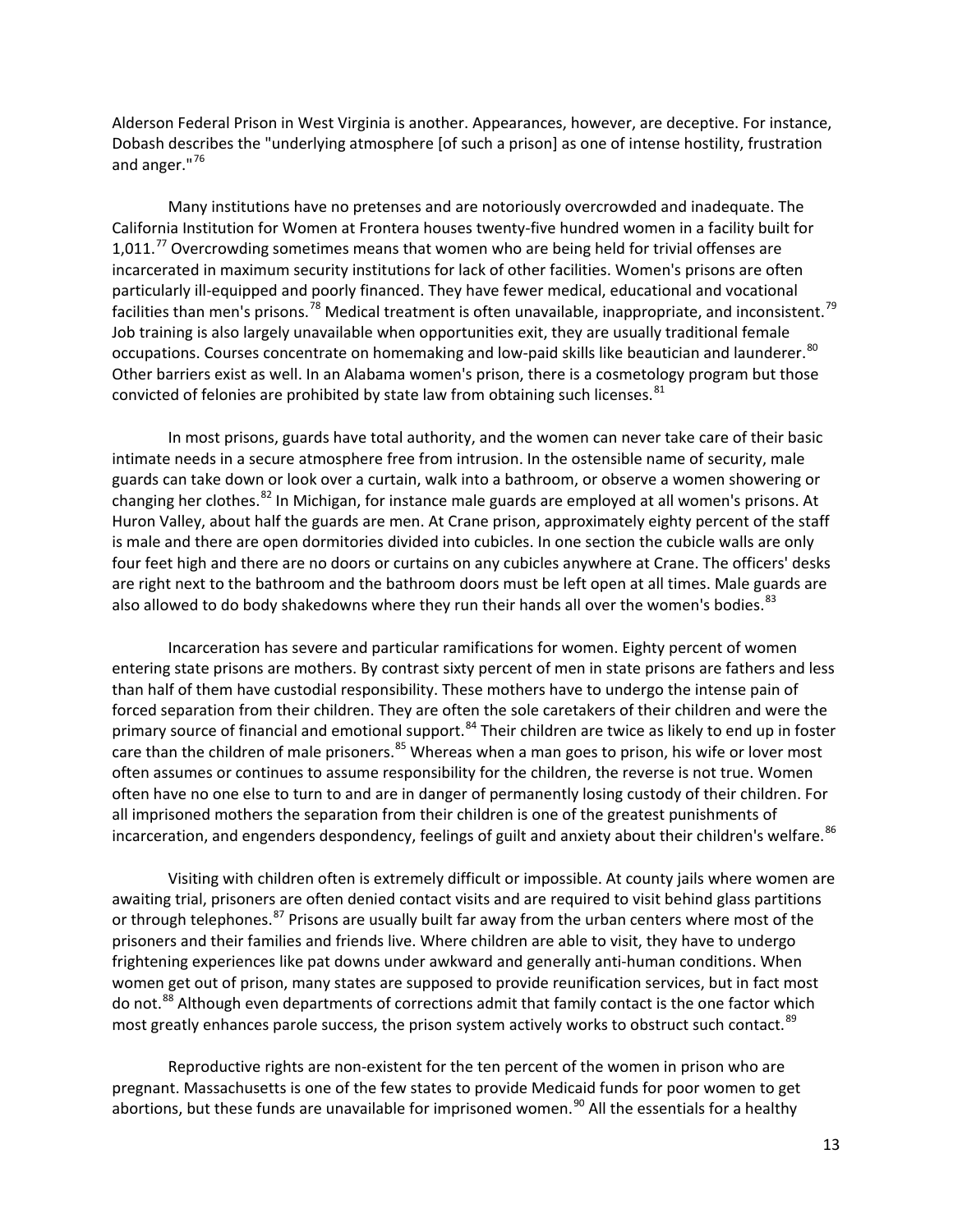pregnancy are missing in prison: nutritious food, fresh air, exercise, sanitary conditions, extra vitamins and pre-natal care. Women in prison are denied nutritional supplements such as those afforded by the WIC program.<sup>[91](#page-18-21)</sup> Women frequently undergo bumpy bus rides, and are shackled and watched throughout their delivery.<sup>[92](#page-18-22)</sup> It is no wonder than that a 1985 California Department of Health study indicated that a third of all prison pregnancies end in late term miscarriage, twice the outside rate. In fact, only twenty percent have live births. For those women who are lucky enough to have healthy deliveries, forced separation from the infant usually comes within twenty-four to seventy-two hours after birth.<sup>[93](#page-18-23)</sup>

Many commentators argue that, at their best, women's prisons are shot through with a viciously destructive paternalistic mentality. According to Rafter, "women in prison are perpetually infantilized by routines and paternalistic attitudes."<sup>94</sup>Assata Shakur describes it as a "pseudo-motherly attitude, a deception which all too often successfully reverts women to children."<sup>[95](#page-18-25)</sup> Guards call prisoners by their first names and-admonish them to "grow up," "be good girls" and "behave." They threaten the women with a "good spanking." Kathryn Burkhart refers to this as a "mass infancy treatment."<sup>[96](#page-18-26)</sup> Powerlessness, helplessness, and dependency are systematically heightened in prison while what would be most therapeutic for women is the opposite, for women to feel their own power and to take control of their lives. Friendship among women is discouraged, and the homophobia of the prison system is exemplified by rules in many prisons which prohibit any type of physical contact between women prisoners.<sup>[97](#page-18-27)</sup> A woman can be punished for hugging a friend who has just learned that her mother died.<sup>[98](#page-18-28)</sup> There is a general prohibition against physical affection, but it is most seriously enforced against known lesbians. One lesbian received a disciplinary ticket for lending a sweater and was told she didn't know the difference between compassion and passion. Lesbians may be confronted with extra surveillance or may be "treated like a man." Some lesbians receive incident reports simply because they are gay.  $99$ 

Many prison administrators generally agree that community-based alternatives would be better and cheaper than imprisonment. However, there is very little public pressure in that direction. While imprisonment rates for women continue to rise, the public outcry is deafening in its silence. Ruth Ann Jones of the Division of Massachusetts Parole Board says her agency receives no outside pressure to develop programs for women.<sup>[100](#page-18-30)</sup> However, around the country small groups of dedicated people are working to introduce progressive reforms into the prisons. In Michigan, there is a program that buses family and friends to visit at prisons. In New York, at Bedford Hills, there is a program geared towards enhancing and encouraging visits with children. Chicago Legal Aid for Imprisoned Mothers (CLAIM), Atlanta's Aid to Imprisoned Mothers and Madison, Wisconsin's Women's Jail Project are just some of the groups that have tirelessly and persistently fought for reforms as well as provided critical services for women and children.

The best programs are the ones that can concretely improve the situation of the women inside. However, many programs that begin with reform-minded intentions become institutionalized in such a way that they are disadvantageous to the population they are supposedly helping. Psychological counselors may have good intentions, but they work for the departments of corrections and often offer no confidentiality.<sup>[101](#page-18-31)</sup> And of course even the best of them tend to focus on individual pathology rather than exposing systematic oppression. Less restrictive alternatives like halfway houses often get turned around so that they become halfway in, not halfway out. That is, what we are experiencing is the widening of the net of state control. The results are that women who would not be incarcerated at all wind up under the supervision of the State rather than decreasing the numbers of women who are imprisoned.<sup>[102](#page-18-32)</sup>

#### **Prison Resistance**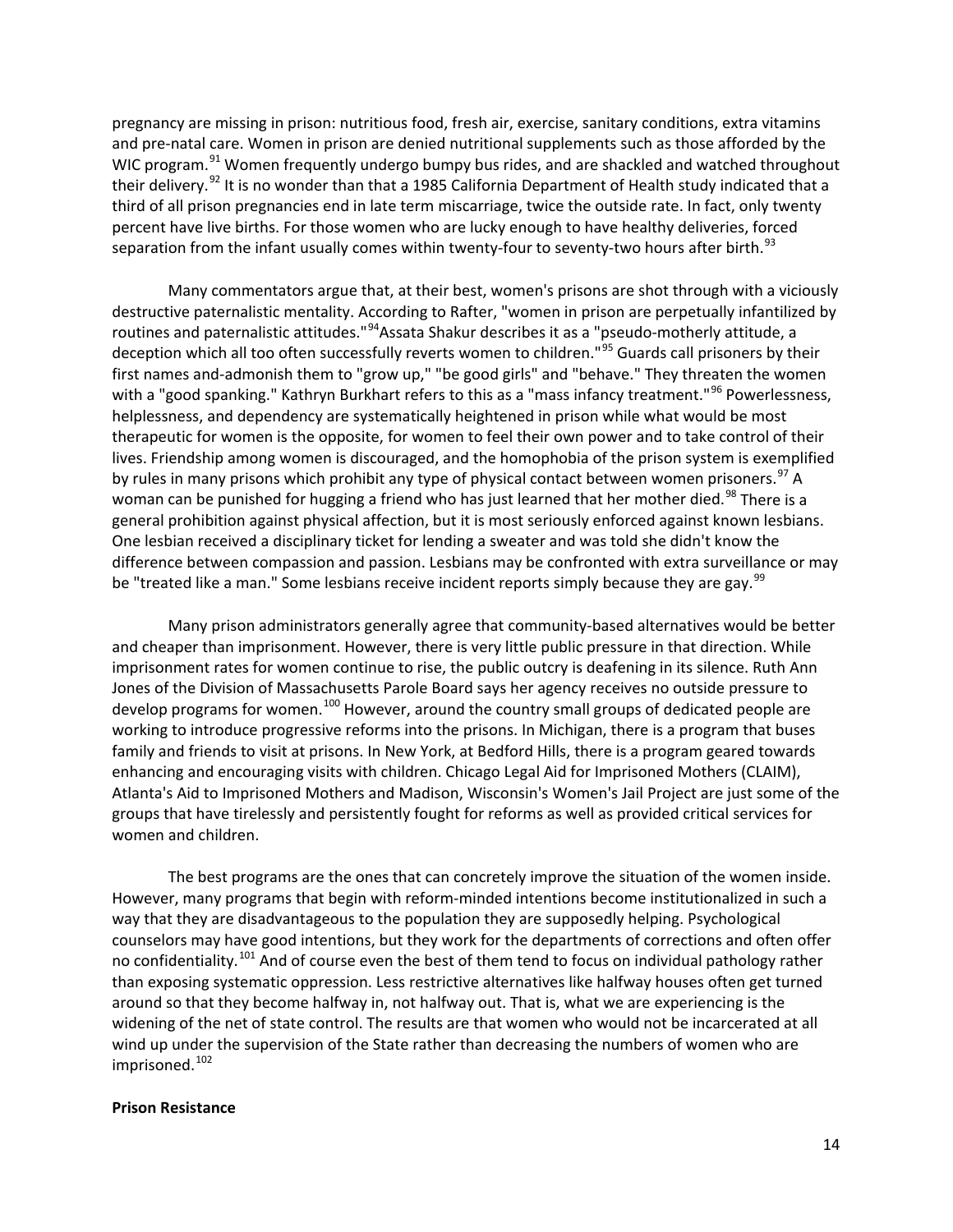One topic that has not been adequately researched is the rebellion and resistance of women in prison. It is only with great difficulty that any information was found. We do not believe that is because resistance does not occur, but rather because those in charge of documenting history have a stake in burying this herstory. Such a herstory would challenge the patriarchal ideology that insists that women are, by nature, passive and docile. What we do know is that as far back as 1943 there was a riot in Sing Sing Prison in New York which was the first woman's prison. It took place in response to overcrowding and inadequate facilities.<sup>[103](#page-18-33)</sup>

During the Civil War, Georgia's prison was burned down, allegedly torched by women trying to escape. It was again burned down in 1900.<sup>[104](#page-18-34)</sup> In 1888 similar activity took place at Framingham, Massachusetts, although reports refer to it as merely "fun." Women rebelled at New York's Hudson House of Refuge in response to excessive punishment. They forced the closing of "the dungeon," basement cells and a diet of bread and water. Within a year, similar cells were reinstituted. The story of Bedford Hills is a particularly interesting one. From 1915 to 1920 there were a series of rebellions against cruelty to inmates. The administration had refused to segregate Black and white women up until 1916, and reports of the time attribute these occurrences to the "unfortunate attachments formed by white women for the Negroes."<sup>[105](#page-18-35)</sup> A 1931 study indicated that "colored girls" revolted against discrimination at the New Jersey State Reformatory.

Around the time of the historic prison rebellion at Attica Prison in New York State, rebellions also took place at women's prisons. In 1971, there was a work stoppage at Alderson simultaneous with the rebellion at Attica.<sup>[106](#page-18-36)</sup> In June of 1975, the women at the North Carolina Correctional Center for Women staged a five day demonstration "against oppressive working atmospheres, inaccessible and inadequate medical facilities and treatment, and racial discrimination, and many other conditions at the prison."<sup>[107](#page-18-37)</sup> Unprotected, unarmed women were attacked by male guards armed with riot gear. The women sustained physical injuries and miscarriages as well as punitive punishment in lockup and in segregation, and illegal transfers to the Mattawan State Hospital for the Criminally Insane. In February of 1977, male guards were for the first time officially assigned to duty in the housing units where they freely watched women showering, changing their clothes and performing all other private functions. On August 2, 1977, a riot squad of predominantly male-guards armed with tear gas, high pressure water hoses and billy clubs attacked one housing unit for five hours. Many of the women defended themselves and were brutally beaten; twenty-eight women were illegally transferred to Mattawan where they faced a behavior modification program.<sup>[108](#page-18-38)</sup> This short exposition of the rebellions in women's prisons is clearly inadequate. Feminist criminologists and others should look towards the need for a detailed herstory of this thread of the women's experience in America.

### **Conclusion**

We began this research in an attempt to understand the way that patriarchy and white supremacy interact in the imprisonment of women. We looked at the history of the imprisonment of women in the United States and found that it has always been different for white women and African American women. This was most dramatically true in the social control of white women, geared toward turning them into "ladies." This was a more physically benign prison track than the custodial prisons that contained black women or men. But it was insidiously patriarchal, both in this character and in the fact that similar institutions did not exist to control men's behavior in those areas. We also saw that historically the more "black" the penal institution, the worse the conditions. It is difficult to understand how this plays out within the walls of prisons today since there are more sophisticated forms of tracking. That is, within a given prison there are levels of privileges that offer a better or worse quality of life.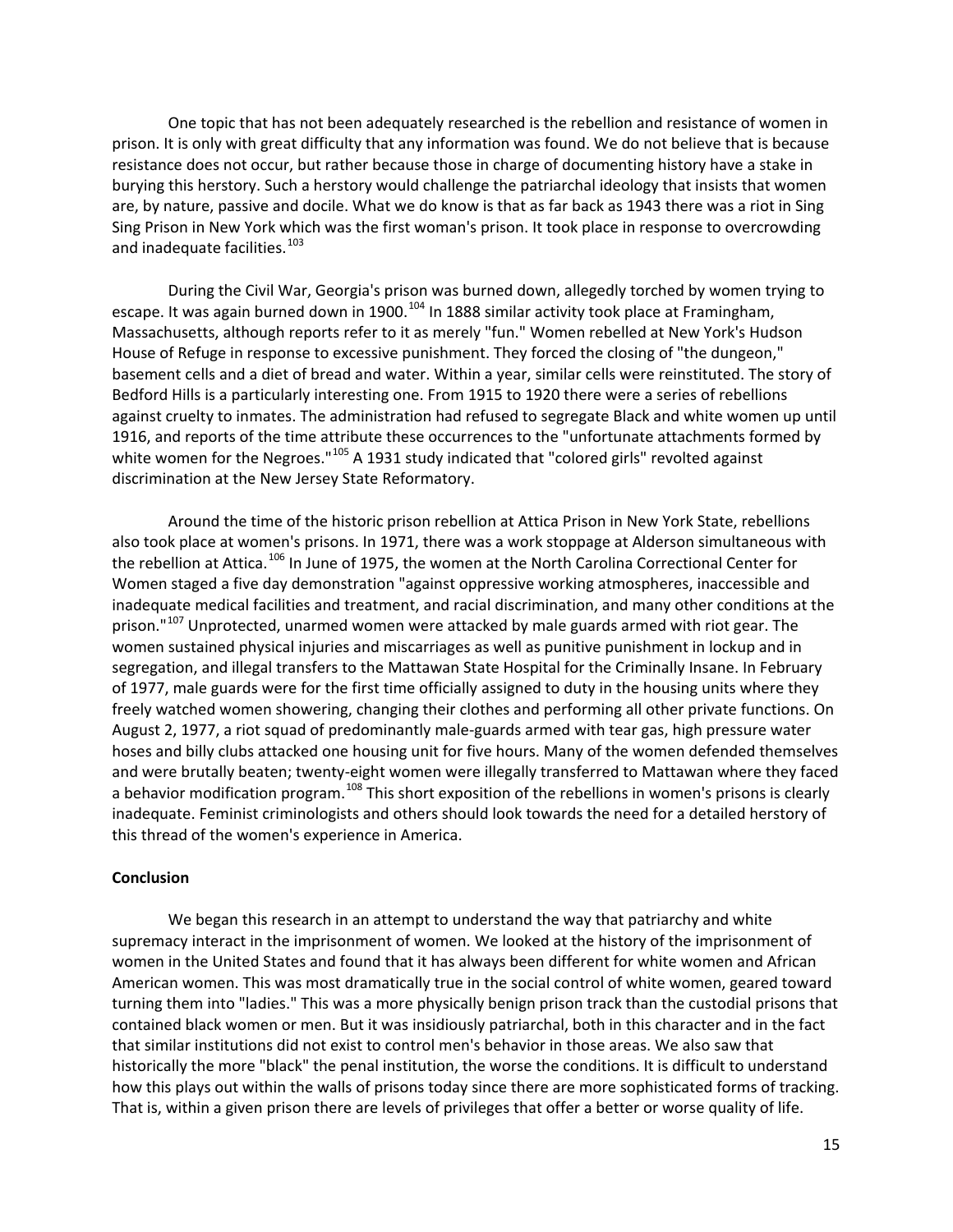Research is necessary to determine how this operates in terms of white and Afroamerican women prisoners. However, we can hypothesize that as womens' prisons become increasingly black institutions, conditions will, as in the past, come more and more to resemble the punitive conditions of men's prisons. This is an especially timely consideration now that black women are incarcerated eight times more frequently than white women.

Although the percentage of women in prison is still very low compared to men, the rates are rapidly rising. And when we examine the conditions of incarceration, it does appear as if the imprisonment of women is coming more and more to resemble that of men in the sense that there is no separate, more benign, track for women. Now more than ever, women are being subjected to more maximum security, control units, shock incarceration; in short, everything negative that men receive. We thus may be looking at the beginning of a new era in the imprisonment of women. One observation that is consistent with these findings is that the purpose of prisons for women may not be to function primarily as institutions of patriarchal control. That is, their mission as instruments of social control of people of color generally may be the overriding purpose. Turning women into "ladies" or "feminizing" women is not the essence of the mission of prisons. Warehousing and punishment are now enough, for women as well as men.

This is not to suggest that the imprisonment of women is not replete with sexist ideology and practices. It is a thoroughly patriarchal society that sends women to prison; that is, the rules and regulations, the definition of crimes are defined by the patriarchy. This would include situations in which it is "okay" for a husband to beat up his wife, but that very same wife cannot defend herself against his violence; in which women are forced to act as accessories to crimes committed by men; in which abortion is becoming more and more criminalized. Once in prison, patriarchal assumptions and male dominance continue to play an essential role in the treatment of women. As discussed previously, women have to deal with a whole set of factors that men do not, from intrusion by male guards to the denial of reproductive rights. Modern day women's imprisonment has taken on the worst aspects of the imprisonment of men. But it is also left with the sexist legacy of the reformatories and the contemporary structures of the patriarchy. Infantilization and the reinforcement of passivity and dependency are woven into the very fabric of the incarceration of women.

The imprisonment of women of color can be characterized by the enforcement of patriarchy in the service of the social control of people of color as a whole. This raises larger questions about the enormous attacks aimed at family life in communities of color, in which imprisonment of men, women and children plays a significant role. However, since this area of inquiry concerns the most disenfranchised elements of our society it is no wonder that so little attention is paid to dealing with this desperate situation. More research in this area is needed as there are certainly unanswered questions. But we needn't, we mustn't wait for this research before we begin to unleash our energies to dismantle a prison system that grinds up our sisters.

<span id="page-15-0"></span> $1$  Gerda Lerner, The Creation of Patriarchy (London/New York: Oxford University Press, 1986), p. 239.

<span id="page-15-1"></span> $2$  Audre Lorde, "Age, Race, Class, and Sex: Women Redefining Difference," in Paula S. Rothenberg (ed.), Racism and Sexism: An Integrated Study (New York: St. Martin's, 1988), p. 179.

<span id="page-15-2"></span><sup>&</sup>lt;sup>3</sup> It was the life of the fetus which had value, not the life of the woman herself, for "women were merely the vessels of the unborn soul." See Russel P. Dobash, R. Emerson, and Sue Gutteridge, The Imprisonment of Women (New York: Basil and Blackwell Publishers, 1986).

<span id="page-15-3"></span> $<sup>4</sup>$  Ibid.</sup>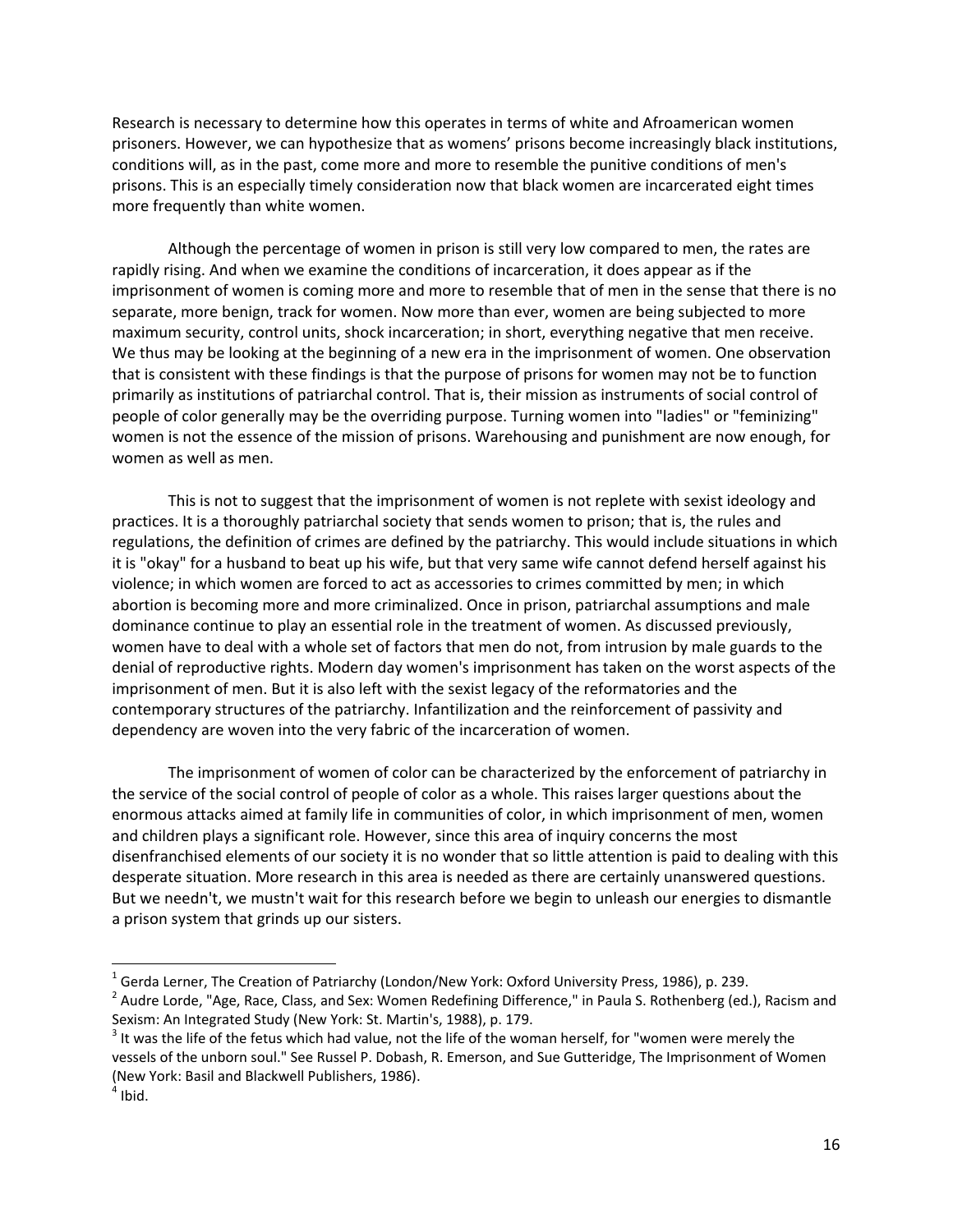<span id="page-16-3"></span><sup>8</sup> Karlsen, op. cit.

<span id="page-16-4"></span> $<sup>9</sup>$  Ibid.</sup>

<span id="page-16-5"></span> $10$  Ibid.

<span id="page-16-6"></span> $11$  David J. Rothman, The Discovery of the Asylum (Boston: Little, Brown, and Co., 1971).

<span id="page-16-7"></span><sup>12</sup> Nicole Hahn Rafter, Partial Justice: Women in State Prisons 1800-1935 (Boston: New England University Press, 1985).

<span id="page-16-8"></span><sup>13</sup> Estelle B. Freedman, Their Sisters' Keepers: Women's Prison Reform in America, 1830-1930 (Ann Arbor: University of Michigan Press, 1981), p. 15.

<span id="page-16-9"></span> $14$  Victorian ideology maintained that women's world was a separate sphere, albeit a morally superior one. Women reportedly had little or no natural sexual desire; sexuality, on their parts, served only the function of reproduction. This was in contrast to men, who were viewed as being lustful. An interesting psychological speculation is that in the U.S. Jacksonian male reformers were obsessed with notions of sexual purity which stemmed from a deep fear of social disorder. As social and economic relations were transformed by capitalism, Jacksonians experienced "psychological tensions." "Uncontrolled" sexuality for women equaled chaos in the popular mind of this period; Jacksonians relied on "pure" women to "keep the lid on" since men could not be expected to do so by their very "natures." See Freedman, op. cit., pp. 19-20.

<span id="page-16-10"></span><sup>15</sup> Rafter, op. cit.

<span id="page-16-11"></span><sup>16</sup> W. E. B. DuBois, Black Reconstruction in America (New York: Atheneum Press, 1979).

<span id="page-16-12"></span><sup>17</sup> Rafter, op. cit.

<span id="page-16-13"></span><sup>18</sup> Freedman, op. cit.

<span id="page-16-14"></span><sup>19</sup> Ibid. Also see Rafter, op. cit.

<span id="page-16-15"></span><sup>20</sup> Ibid. In the West, little attention was paid by the authorities to systematic prison development until well into the 20th century. California established the only women's reformatory, which remained the region's sole independent prison for women until the 1960's. In 1930, Washington built a women's building.

<span id="page-16-16"></span> $21$  Ibid.

<span id="page-16-17"></span> $22$  Ibid, p. 151.

<span id="page-16-18"></span><sup>23</sup> At least one-quarter of Tennessee's black women prisoners were recently emancipated slaves and part of the post-war northward migration. They were young, uneducated, separated from their families and unprepared for employment, Ibid, p. 139.

<span id="page-16-19"></span><sup>24</sup> Ibid., p. 128.

<span id="page-16-20"></span><sup>25</sup> Ibid., p. 112.

<span id="page-16-21"></span> $26$  Ibid., p. 110.

<span id="page-16-22"></span><sup>27</sup> Ibid., p. 144.

<span id="page-16-23"></span><sup>28</sup> Ibid., p. 134.

<span id="page-16-24"></span> $29$  Ibid.

<span id="page-16-25"></span><sup>30</sup> Ibid., Chapter 4, Note 44, quoting Frank Tannenbaum.

<span id="page-16-26"></span> $31$  Rafter, op. cit., p. 160.

<span id="page-16-27"></span> $32$  Richard O. Boyer and Herbert M. Morais, Labor's Untold Story (New York: UE Press, 1972).

<span id="page-16-28"></span> $33$  Rafter, op. cit., pp. 93-94.

<span id="page-16-29"></span><sup>34</sup> Robert L. Allen, Reluctant Reformers: Racism and Social Reform Movements in the United States (Washington, DC: Howard University Press, 1974).

<span id="page-16-30"></span><sup>35</sup> These women were middle to upper-class, of Protestant liberal sects, and from the Northeast. They belonged to women's religious and educational groups which fed their sense of sisterhood and fueled their mission. Some were abolitionists. Some were feminists. They were generally believers in a separate women's sphere and did not seek equality in the public arena. These early reformers were, however, critical of the double standard for men and women, and called for women's solidarity. Their faith that women, with their moral superiority, could be

<span id="page-16-0"></span><sup>&</sup>lt;sup>5</sup> Carol F. Karlsen, The Devil in the Shape of a Woman (New York: W. W. Norton, 1987), p. xii.

<span id="page-16-1"></span><sup>6</sup> William J. Chambliss and Milton Mankoff, Functional and Conflict Theories of Crime (New York: MSS Modular Publications, 1973).

<span id="page-16-2"></span> $^7$  John D'Emilio and Estelle B. Freedman, Intimate Matters: A History of Sexuality in America (New York: Harper and Row Publishers, 1988).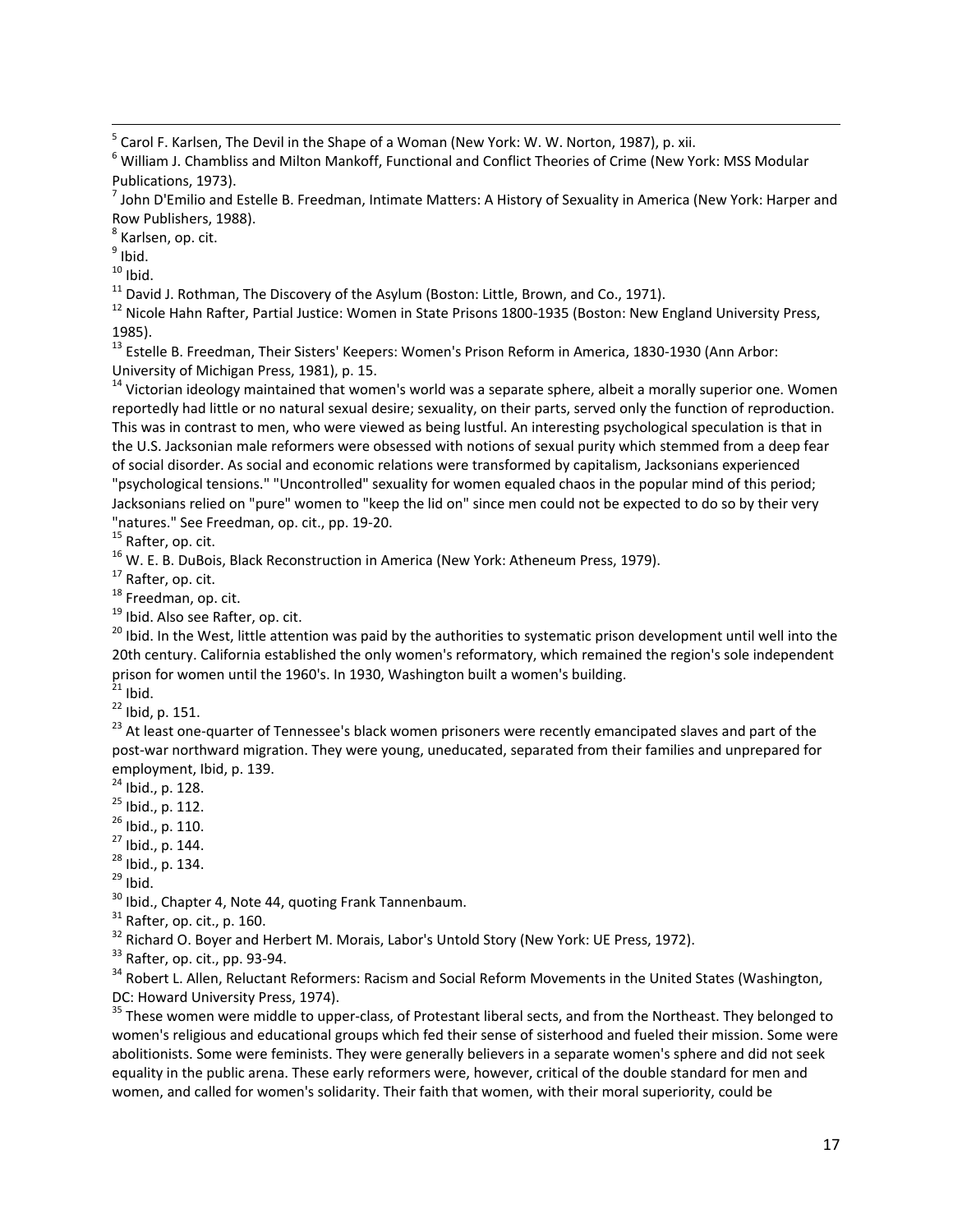redeemed led them to demand policy changes and eventually to fight for the establishment of all women's prisons, run by women. After the Civil War, the movement grew and changed, and eventually led to the founding of the women's reformatories. See Freedman, op. cit.

<span id="page-17-0"></span> $36$  Ibid.

.<br>-

<span id="page-17-1"></span><sup>37</sup> Custodial prisons, discussed earlier, were 64.5 percent black and 33.5 percent white during that time. An alternative explanation seems to be that the proportion of black women imprisoned in reformatories may have corresponded to their actual proportion within New York state society at large. The number seems small because we are accustomed to enormously disproportionate imprisonment rates for black women. See Rafter, op. cit., p. 146.

<span id="page-17-2"></span> $38$  Ibid., p. 134.

<span id="page-17-3"></span><sup>39</sup> Freedman, op. cit.

<span id="page-17-4"></span> $40$  Rafter, op. cit., p. 161.

<span id="page-17-5"></span><sup>41</sup> Ibid., p. 118.

<span id="page-17-6"></span> $42$  Ibid., p. 161.

<span id="page-17-7"></span>43 Freedman, op. cit., p. 13.

<span id="page-17-8"></span><sup>44</sup> Rafter, op. cit., p. 13.

<span id="page-17-9"></span><sup>45</sup> Allen, op. cit.

<span id="page-17-10"></span> $46$  Rafter, op. cit., p. 164.

<span id="page-17-11"></span><sup>47</sup> Ibid., p. 118.

<span id="page-17-12"></span><sup>48</sup> Dobash, op. cit.

<span id="page-17-13"></span><sup>49</sup> U.S. Bureau of the Census, Statistical Abstract of the United States 1990 (Washington, DC: U.S. Government Printing Office, 1990). p. 198.

<span id="page-17-14"></span> $50$  Ibid.

<span id="page-17-15"></span> $51$  Ibid.

<span id="page-17-16"></span><sup>52</sup> George J. Church, "The View from Behind Bars," Time, Fall 1990 (Special Issue).

<span id="page-17-17"></span><sup>53</sup> Elaine De Costanzo and Hellen Scholes, "Women Behind Bars, Their Numbers Increase," Corrections Today, June 1988.

<span id="page-17-18"></span><sup>54</sup> New York Times, April 17, 1989.

<span id="page-17-19"></span><sup>55</sup> De Costanzo, op. cit., p. 106.

<span id="page-17-20"></span><sup>56</sup> Ralph A. Weisheit, "Structural Correlates for Female Homicide Patterns," unpublished paper delivered at the American Society of Criminology Annual Conference, Illinois State University, Normal, November 9, 1988.

<sup>57</sup> De Costanzo, op. cit.

<span id="page-17-22"></span><span id="page-17-21"></span><sup>58</sup> William Bennett, statement on CNN News Program, August 23, 1989.

<span id="page-17-23"></span><sup>59</sup> Linda Rocawich, "Lock 'em Up," The Progressive, August 1987.

<span id="page-17-24"></span><sup>60</sup> Peter Appleborne, "Women in U.S. Prisons: Fast-Rising Population," New York Times, June 15, 1987.

<span id="page-17-25"></span><sup>61</sup> See Imogene Moyer, "Mothers in Prison," Journal of Contemporary Criminal Justice, 1987, pp.54-55. Also see Tatiana Shreiber and Stephanie Poggie, " Women in Prison: Does Anyone Out Here Hear?" Resist Newsletter, no. 206, May 1988; and Jana Schroeder, "Fifth Annual Roundtable on Women in Prison: Advocates and Activists," Off Our Backs, October 1989.

<span id="page-17-26"></span><sup>62</sup> Joycelyn M. Pollock-Byrne, Women, Prison, and Crime (Pacific Grove, CA: Brooks/Cole Publishing, 1990), p.3. The author is citing R. B. Flowers, Women and Criminality: The Woman as Victim, Offender, and Practitioner (Westport, CT: Greenwood Press, 1987). p. 150.

<span id="page-17-27"></span><sup>63</sup> See Sherrye Henry, "Women in Prison," Parade Magazine, April 10, 1988.

<span id="page-17-28"></span><sup>64</sup> THIS FOOTNOTE IS MISSING

<span id="page-17-29"></span><sup>65</sup> See Anon., In U.S. Prisons and in Southern Africa, Women Fight a Common Enemy (Berkeley, CA: Coalition for International Women's Week, 1989).

<span id="page-17-30"></span><sup>66</sup> Assata Shakur, "Women in Prison: How We Are," The Black Scholar, vol. 9, no. 1, April 1978, p. 9.

<span id="page-17-31"></span><sup>67</sup> See Angela Brown and Kirk Williams, "Resource Availability for Women at Risk," unpublished paper presented at the American Society of Criminology Annual Meeting, Chicago, November 1987.

<span id="page-17-32"></span><sup>68</sup> Ibid., p. 14.

<span id="page-17-33"></span> $^{69}$  Ibid., p. 3. Also see Shelley Bannister, "Another View of Political Prisoners," Critical Criminologist, vol. 1, no. 4.